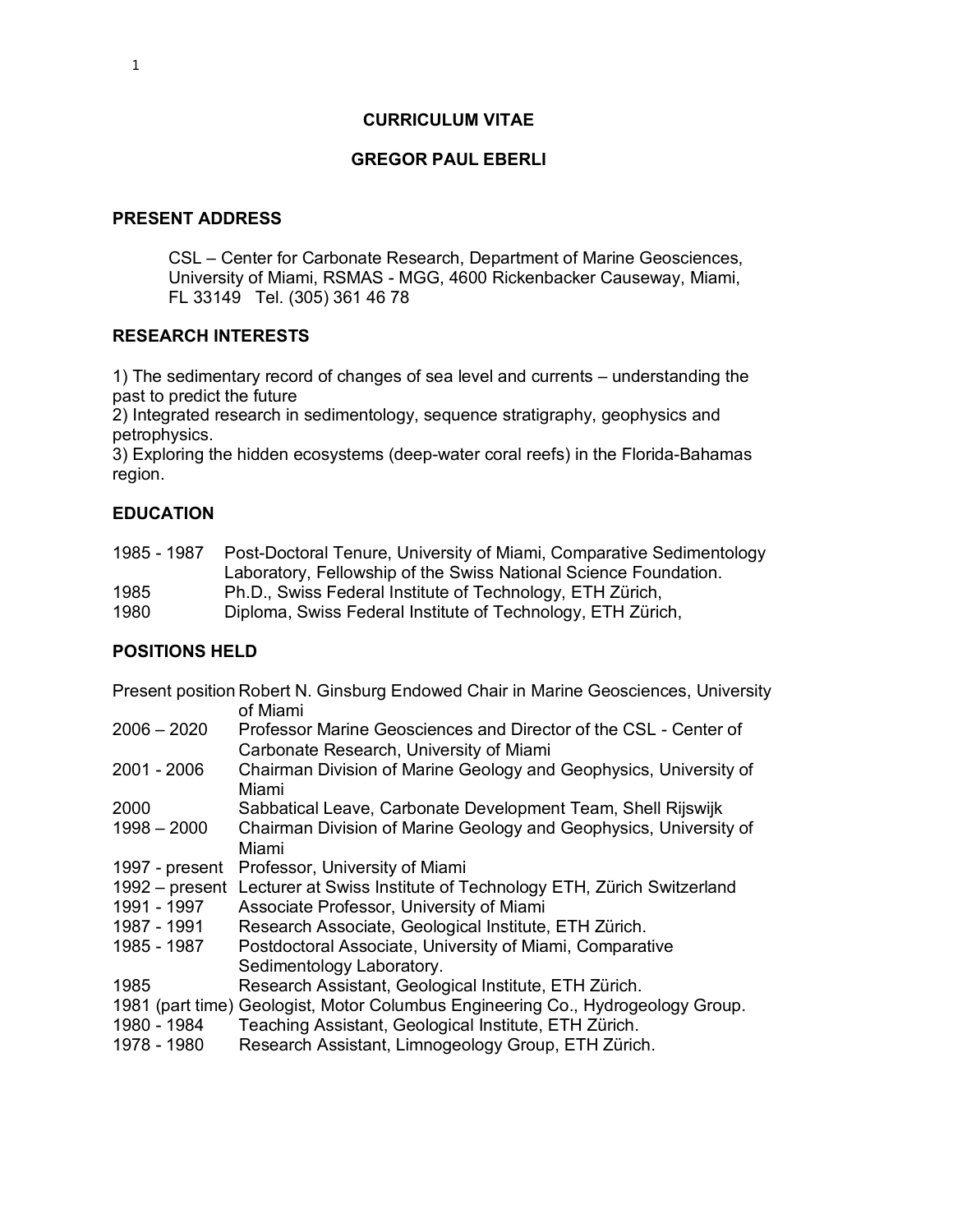# **DRILLING AND MARINE EXPEDITIONS**

| 2015          | IODP Expedition 359, Maldives monsoon and sea level, Co-chief scientist |
|---------------|-------------------------------------------------------------------------|
| 2013          | RV METEOR, Research Cruise M95; 3/29-4/252013 "Current Deposits in      |
|               | the Straits of Florida": multibeam, single-channel seismic, coring and  |
|               | sampling in the Straits of Florida (PI Christian Betzler)               |
| 2012          | RV MARIA S. MERIAN, Research Cruise MSM20/4 "West-Atlantic Cold-        |
|               | water Coral Ecosystems": multibeam, single-channel seismic, coring and  |
|               | ROV expedition along the Yucatan, West Florida shelf and the Straits of |
|               | Florida (PI Dierk Hebbeln)                                              |
| 2010          | CARAMBAR cruise Straits of Florida, multibeam, single-channel seismic   |
|               | and coring expedition of platform slopes and deep-water coral mounds.   |
|               | (PIs Thierry Mulder, Emanuelle Ducassou))                               |
| 2006          | Submersible cruise exploring deep-water coral mounds in the Straits of  |
|               | Florida (Johnson-Sea-Link)                                              |
| 2005          | AUV cruise to deep-water coral mounds, Straits of Florida collecting    |
|               | multibeam, subbottom profiler, backscatter and current data             |
| 2004          | AUV cruise: photo imaging deep reefs, Puerto Rico                       |
| 2001          | Ocean Drilling Program, Leg 194, Marion Plateau, Logging Specialist     |
| 1996          | Ocean Drilling Program, Leg 166, Bahamas Transect, Co-Chief Scientist   |
| 1994          | High-resolution multi-channel seismic survey, Bahamas, Chief scientist  |
| 1992          | Belize Cruise, Co-Chief scientist, Single-channel seismic survey and    |
|               | coring                                                                  |
| 1990          | Bahamas Drilling Project; deep drilling on Great Bahama Bank            |
| $1987 + 1988$ | Dive-expeditions; Tongue of the Ocean, Bahamas                          |
| 1986          | Dive-expedition, Chub Cay, Bahamas, Submersible Dives to 1100 ft,       |
| 1985          | Leg 101, Bahamas, Ocean Drilling Program, Physical Properties           |
|               | <b>Specialist</b>                                                       |
| 1983          | Great Salt Lake, Utah, Gravity cores.                                   |
| 1980          | Lake Zürich, Deep Drill Hole, Physical Properties Specialist.           |
|               |                                                                         |

# **PROFESSIONAL ACTIVITIES**

Board Member , Ocean Research and Education, non-profit organization, 1996 - recent

Co-Chief Scientist, IODP EXP 359, Maldives – Monsoon and Sea Level AAPG Distinguished Lecturer Committee (1998 – 2008; Chair 2005 - 2008) NSF panel Ocean Science MGG 2003 Pettijohn Medal Selection Committee 1998-2001 Shepard Medal Selection Committee 1998-2001 JOI/USSAC (US Science Advisory Committee) 1998 - 2000 ODP Working Group for Shallow Water Drilling 1997 – 1999 Co-Chief Scientist, ODP Leg 166, Bahamas Transect Sea Level Working Group, Ocean Drilling Program, Panel Member; 1990-1992 Steering Committee MARGINS Initiative, 1992-1993 Sedimentary and Geochemical Processes Panel, ODP 1996 Co-convener, CAGE Project, 1994-1995 Chairman, Symposium "Unanswered Questions in Carbonates," Miami, 1995

Associate Editor; Sedimentology, 1999 - 2002; 2006 - present Associate Editor; Bolletino della Societa Geologica Italiana, 2000 - present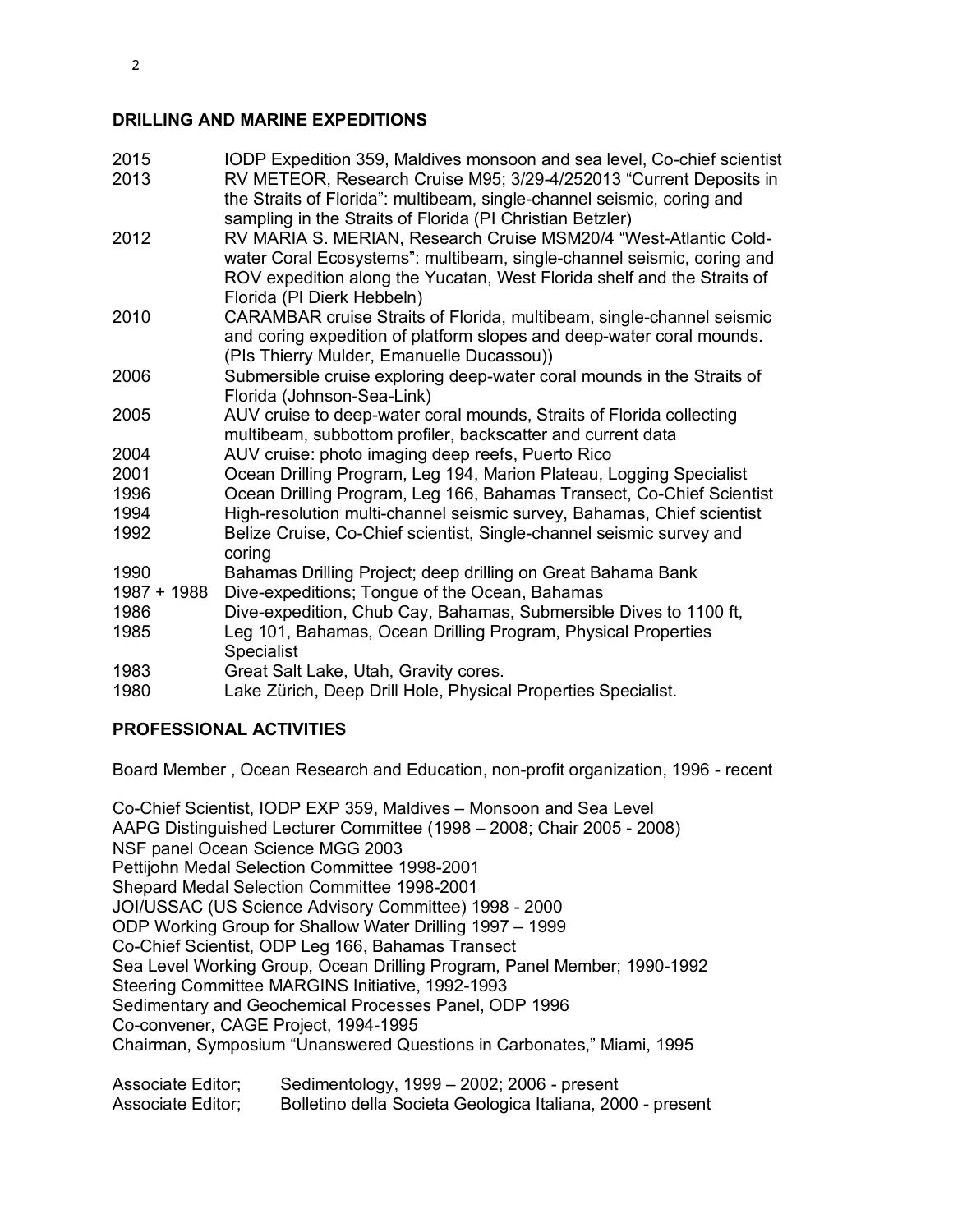| Associate Editor; | Journal of Sedimentary Research, 1990-1998 |
|-------------------|--------------------------------------------|
| Associate Editor, | Geology, 1994 - 1996                       |

# **PROFESSIONAL AFFILIATIONS**

- AAAS American Association for the Advancement of Science
- AAPG American Association of Petroleum Geology
- AGU American Geophysical Union
- EAGE European Association of Geoscientists and Engineers
- GSA Geological Society of America
- IAS International Association of Sedimentologists
- SEPM Society for Sedimentary Geology

## **AWARDS**

 **Robert N Ginsburg Endowed Chair in Marine Geosciences**, University of Miami **Top Oral Presentation**, SEPM-AAPG, Annual Meeting. **Editor's Picks** publication in *Sedimentology* Induction to **Iron Arrow Honor Society**, University of Miami **Editor's Picks** publication in *Sedimentology* Grover E. Murray Memorial **Distinguished Educator Award** from AAPG **Johannes Walther Award** from IAS for Scientific Contributions to **Sedimentology**  Induction to **Honor Society Alpha Epsilon Lambda George C. Matson Award** (Best Presentation Co-Author), AAPG Annual Meeting **Fellow AAAS** (American Association for the Advancement of Science) **Robert H. Dott, Sr. Memorial Award** for publication of AAPG Memoir 80 2005/06 **Distinguished Lecturer** EAGE European Association of Geoscientists and Engineers) **Medal of Merit**, Canadian Society of Petroleum Geologists 1997/1998 **JOI/USSAC Distinguished Lecturer** 1996/1997 **AAPG Distinguished Lecturer Fellow** Geological Society of America 1994 Best Poster Award, Geological Society of America Annual Meeting

# **TEACHING**

## **University of Miami**:

- GDC 360 Depositional and Diagenetic Systems\* MGG 641 Field Evaluation of Fossil Platforms, Margins and Basins\* MGS 784 Seismic Interpretation of Carbonate Systems\* MGS 785 Petrophysics of Carbonates\* MGS 611 Earth Surface Systems\* MGS 681 Field Seminar: Facies Successions on Great Bahama Bank\* MGS 682 Field Seminar: Heterogeneity of a Windward Margin\* MSC 101 Survey of Oceanography MGG 672 Basin Analysis and Seismic Interpretation
- $* =$  currently teaching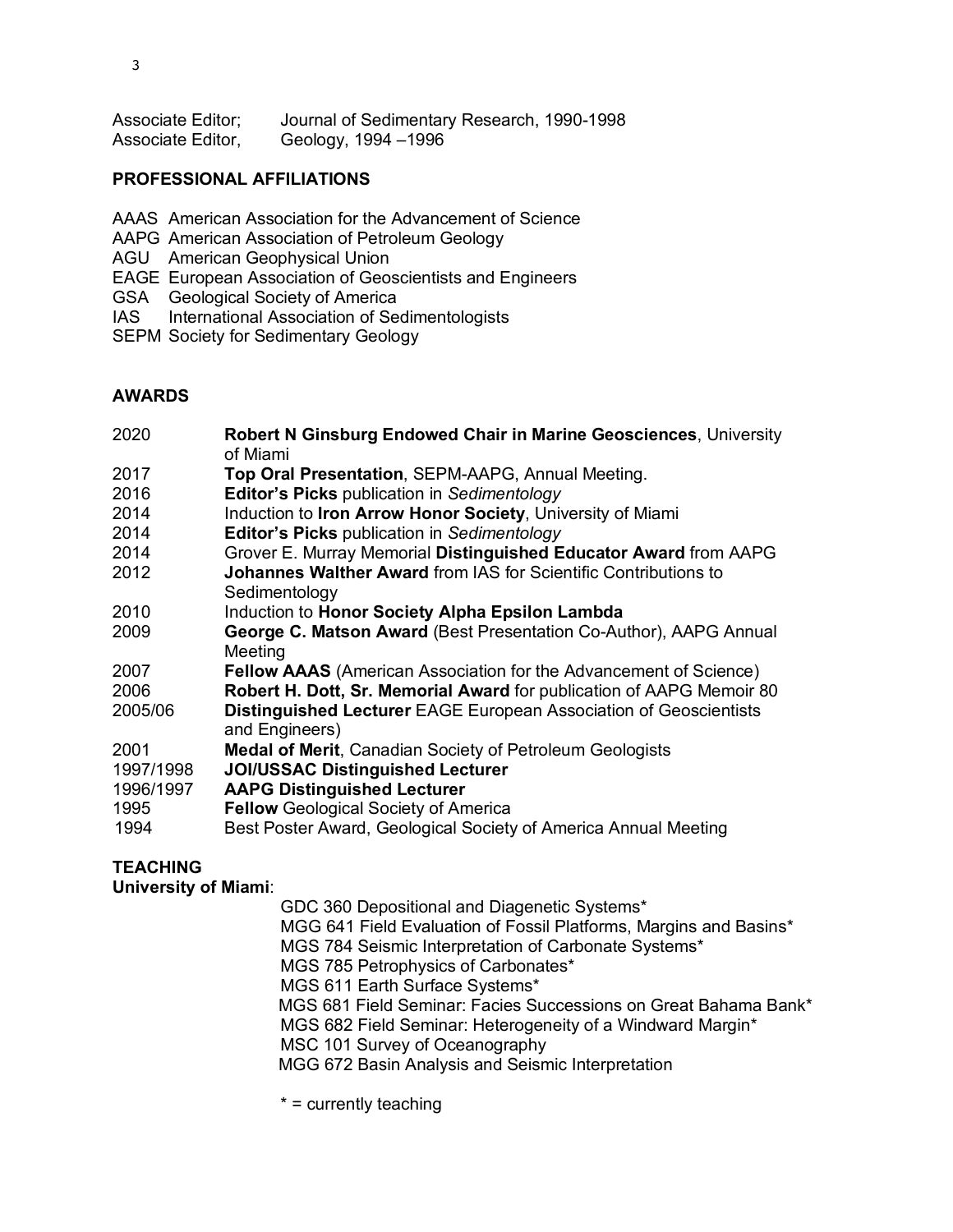# **ETH** (**Swiss Institute of Technology**) since 1992:

651-4243-00L Seismic stratigraphy and facies (week short course)

# **Continuing Education for Professional Geologists:**

| 2020          | Carbonate Module - Eni international Master "Geoscience for Energy Master<br>School (GEMS)"                                                                                 |
|---------------|-----------------------------------------------------------------------------------------------------------------------------------------------------------------------------|
| 2020-21       | 4-day course "D073: Integration of Sedimentology, Petrophysics and Seismic<br>Interpretation for Exploration and Production of Carbonate Systems" RPS,<br>London            |
| 2019          | Lecturer for NextSchlumberger on Carbonate Reservoir Characterization, Bogota,<br>Colombia.                                                                                 |
| 2015 - 2018   | Neuquén Basin Argentina, 4-day field seminar for Industrial Associates, co-leader<br>with R. Weger, L. Rodriguez Blanco.                                                    |
| 2013 - 2017   | 5-day course "Seismic facies, sequence stratigraphy and petrophysics for<br>predicting reservoir properties of carbonates and unconventionals" ENI Corporate<br>University, |
| 2005 - 2019   | Workshop in Geological Seismic Interpretation: Carbonate Systems<br>Nautilus Course M73a (3-day)                                                                            |
| 1998 - 2015   | Two field seminars to the Bahamas, also offered as MGG784 and MGG785                                                                                                        |
| $2013 - 2015$ | "Seismic Stratigraphy in Carbonate Systems" Petrobras University, 5-day course                                                                                              |
| $2003 - 2010$ | Carbonate Seismic Facies Analysis and Sequence Stratigraphy, Petrobras<br>University, 3-day short course                                                                    |
| 2006 - 2010   | Characterization of Carbonate Reservoirs" 3-day short course for BGP CNPC                                                                                                   |
| $2003 + 2010$ | Seismic Facies, Sequence Stratigraphy and Petrophysics of Carbonate Systems.<br>Statoil, Stavanger, Norway, 2-day                                                           |
| 2003          | Sequence Stratigraphy and Rock Physics in a Modern Carbonate Platform, Great<br>Bahama Bank. JNOC, Tokyo, 5-day                                                             |
| $2001 - 2003$ | Reservoir Characterization of Carbonates and Mixed Systems, 5-day course<br>Petrobras S/A, Rio de Janeiro, Brasil                                                           |
| 2001          | Seismic Facies and Sequence Stratigraphy of Carbonate Systems, 2-day course,<br>University of Nebraska, Lincoln                                                             |
| 1999          | New Insights into Petrophysics, Diagenesis, and Seismic Facies<br>1-day short course, Saudi Aramco, Dahran                                                                  |
| 1998          | Seismic Facies and Sequence Analysis of Carbonate Depositional Systems<br>4-day short course, Texaco Inc. Midland                                                           |
| 1995          | Carbonate Facies and Petrophysical Characteristics,<br>1-day short course Schlumberger-Doll Research Laboratory, Richfield CT                                               |
| 1995          | "Outcrop to Subsurface High-Resolution Sequence Stratigraphy, Paradox Basin."<br>4-day Short Course and field trip Texaco Inc., Denver,                                     |
| 1994          | Mixed Carbonate/Siliciclastic Systems, four-day Short Course, Buenos Aires,<br>invited by Argentinian Sedimentological Society.                                             |
| 1993          | Carbonate Depositional Systems, 3-day Short Course, Elf/Aquitaine Pau                                                                                                       |

# **THESIS AND DISSERTATION ADVISING STUDENT SUPERVISION**

| <b>Current PhD students:</b> | 1) Anna Ling   |
|------------------------------|----------------|
|                              | 2) Sara Bashah |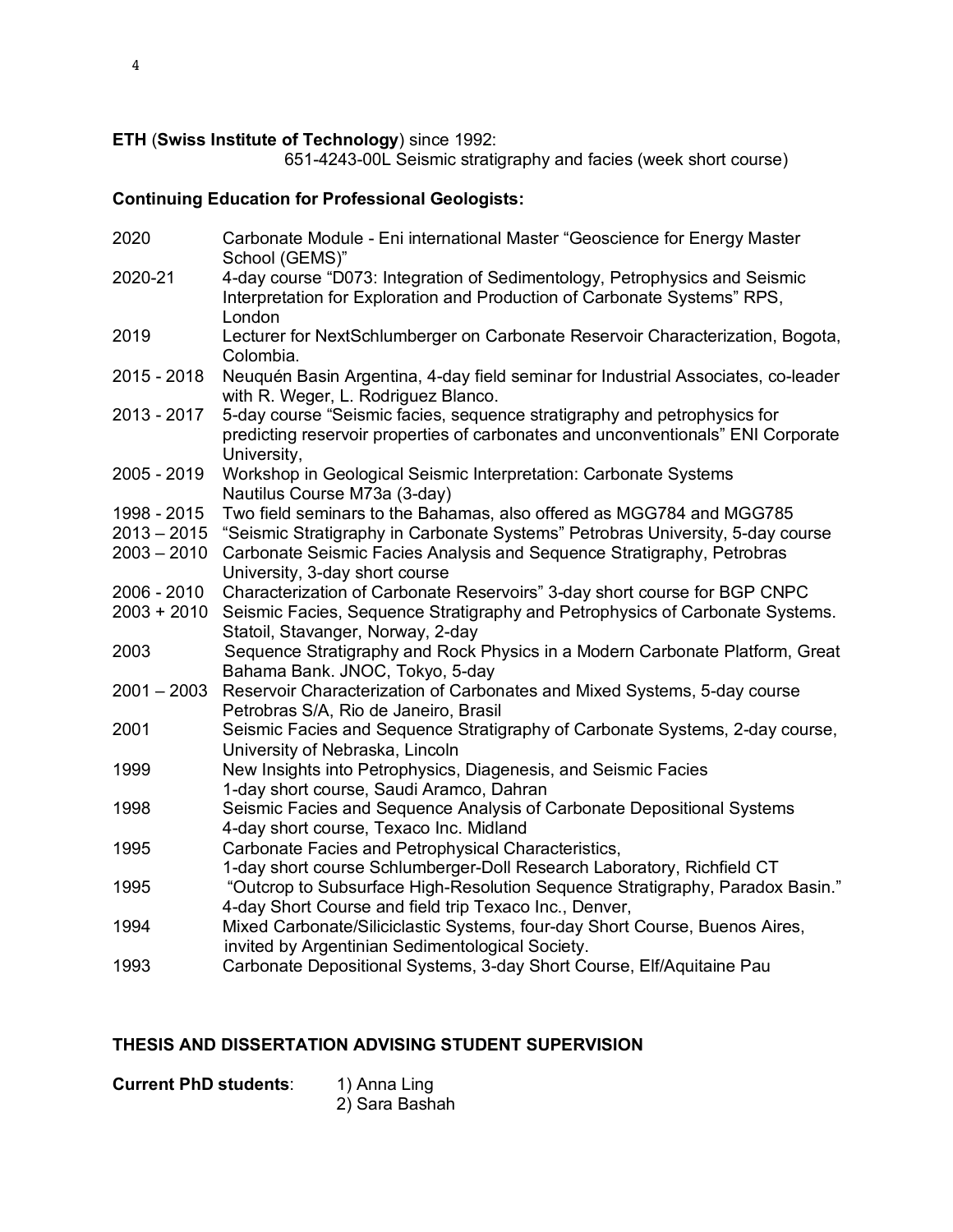- **Past Ph.D. students**: 1) Dominic Esker 1997, 2) Jose Luis Masaferro 1997, 3) Michael, L. Incze 1998, 4) Karin Bernet 1999, 5) Xavier Janson 2002, 6) Aleksandra Janik 2003, 7) Kelly Bergman 2004, 8) Ralf Weger 2006, 9) Eduardo Cruz 2008, 10) Matthew Buoniconti 2008, 11) David Katz 2009, 12) Layan Al-Kharusi, 2009, 13) Thiago Correa 2011, 14) Michael Zeller 2013, 15) Noelle van Ee, 2014 16) Pierpaolo Marchesini 2015, 17) Jan Norbisrath, 2016, 18) Kelly L. Jackson 2017, 19) Jara S. Schnyder, 2018, 20) Kimberly Galvez, 2020, 21) Maximillian Tenaglia, 2020, 22) Laura Rueda, 2021
- **Past Masters students**: 1) Anthony Poiriez 2003, 2) Rizky P. Sekti 2010, 3) Maaike Petrie 2010, 4) Fikril Hakiki 2010 5) Kenri Pomar 2010, 6) Samuel Reid 2010, 6) Albertus Ditya 2013, 7) Irena Maura, 2013, 8) Rani Sianipar, 2013, 9) Andrew Jo 2013,10) Hasan Caglar Usdun 2014, 11) Deniz Kula 2014 12) Ergin Karaca 2015, 13) Leticia Rodriguez Blanco 2016, 14) Emad Alothman 2017, 15) Yuksek Mustafa 2018

## Committee Member:

Maria Ester Lara 1992 (Co-Chairman), Jayson Mayers, 1994; Geraldo Itturino 1995; Enrique Cabral 1995; Henrike Groschel-Becker 1996, Thomas Missimer 1996, Laura A. Guertin 1997, Andy Risi 1997, Stacy Reeder 2008, 2011, Amanda Oehlert 2014, Megan Smith

## Ph.D. Committee Member at other institutions:

2010 Chadia Volery, University of Geneva

2009 Gregor Bächle, University of Tübingen

2008 Carine Grelaud, Sultan Qaboos University

2005 Nikita Seleznev, Techincal University Delft, The Netherlands

2002 Emmanuel Caspard, Institut Francais du Petrole, Paris, France

2000 Guido Bracco Gartner, Vrije University, Amsterdam, The Netherlands

1996 Christophe Nussbaumer, University Of Geneva

1994 Flavio Anselmetti, Geological Institute ETH, Zürich

1994 Diethard J. Sanders, Geological Institute ETH, Zürich

1992 David J. McLean, Ph.D., McGill University, Montreal, Canada

# **POST-DOCTORAL SUPERVISION**

Klaas Verwer (2008 – 2010) Ralf Weger (2006- 2007) Guillermina Sagasti (2002 - 2004) Guido Bracco Gartner (2000 – 2002) Shouwen Shen, (2000-2001) Langhorne B. Smith Jr., (1998-2000) Hildegard Westphal (1998-1999) Flavio S. Anselmetti (1994-1997) Michael T. Whalen (1993-1995) Ramon Gonzalez (1993-1995) Leslie A. Melim (1992-1996) G. Michael Grammer (1992-1995)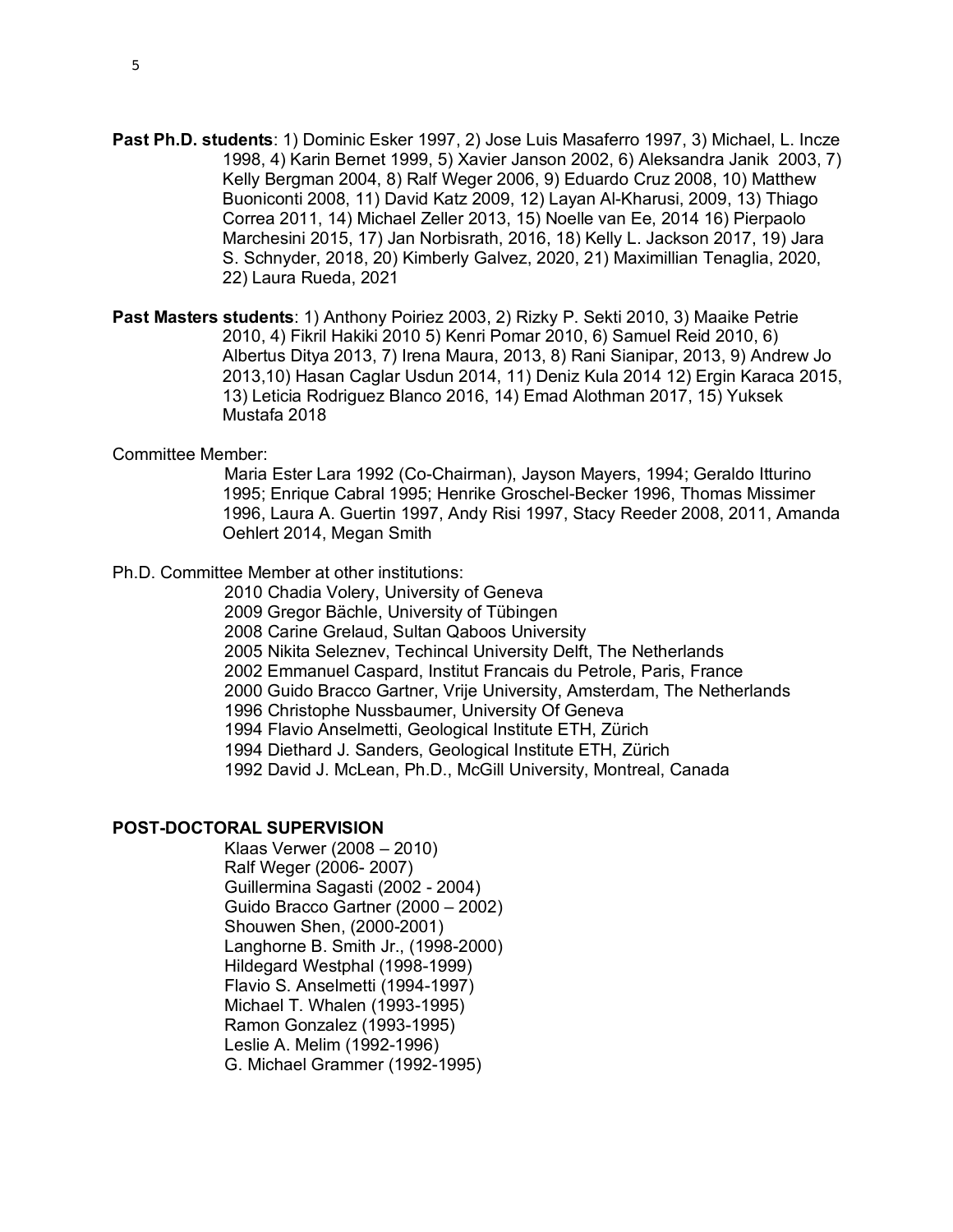### **PUBLICATIONS**

#### submitted

Price, B., Janson, X., Kerans, C., and Eberli G.P. Identification of fossil contourite drifts in the Delaware Basin, USA. Geology

#### In revision

Wang, Y., Grammer, G.M., Gregor Eberli, G.P., Ralf Weger, R.J., and Nygaard, R., 2021, Testing Rebound Hardness for Estimating Rock Properties from Core and Wireline Logs in Mudstones: U.S. Midcontinent (Mississippian Limestone) and Argentina (Vaca Muerta Formation). Journal of Petroleum Science and **Engineering** 

#### Accepted/ in press/online

Rodriguez Blanco, L., Eberli, G.P., Weger, R.J., Swart, P.K., Tenaglia, M., Rueda, L., and McNeill, D.F., 2020, Quantifying Concretion Distribution in shales of the Vaca Muerta-Quintuco system, Neuquén Basin, Argentina. AAPG Bulletin

**2021** Wu, M., Harris, P.M., **Eberli G.P.,** and Purkis, S.J., 2021, Sea-Level, Storms, and Sedimentation – Controls on the Architecture of the Andros Tidal Flats (Great Bahama Bank). Sedimentary Geology,

Ling, A., **Eberli, G.P.,** Swart, P.K., Reolid, J., Hayman, St., Rüggenberg, A.,and Betzler, C., 2020, Middle Miocene platform drowning in the Maldives related to currents without nutrient excess or expansion of the oxygen minimum zone. Palaeogeography, Palaeoclimatology, Palaeoecology. ()

Christensen, B.A., De Vleeschouwer, D., Henderiks, J., Groeneveld, J., Auer, G., Drury, A.J., Karatsolis, B.T., Lyu, J., Betzler, C., **Eberli, G.P.,** and Dick, D., 2021, Late Miocene onset of Tasman Leakage and Southern Hemisphere Supergyre ushers in Near-modern Circulation. Geophysical Research Letters, 48, e2021GL095036.https://doi.org/10.1029/2021GL095036

Diaz, M.R., and **Eberli, G.P.**, 2021, Microbial Contribution to Early Marine Cementation. Sedimentology

Guzmán-Hidalgo, E., Grajales-Nishimura, J.M., **Eberli, G.P**., Aguayo-Camargo, J.E., Urrutia-Fucugauchi, J., Pérez-Cruz, L., 2021, Seismic stratigraphic evidence of a pre-impact basin in the Yucatán Platform: morphology of the Chicxulub crater and K/Pg boundary deposits. Marine Geology

**2020** Minisini, D., Desjardins, P., Otharán, G., Paz, M., Kietzmann, D., **Eberli, G.P.**, Zavala, C., Simo, T., and Heine, C., 2020, Depositional model for the Vaca Muerta Formation and implications for reservoir quality. In: Daniel Minisini, Manuel Fantín, Iván Lanusse Noguera, and Héctor A. Leanza, eds., Integrated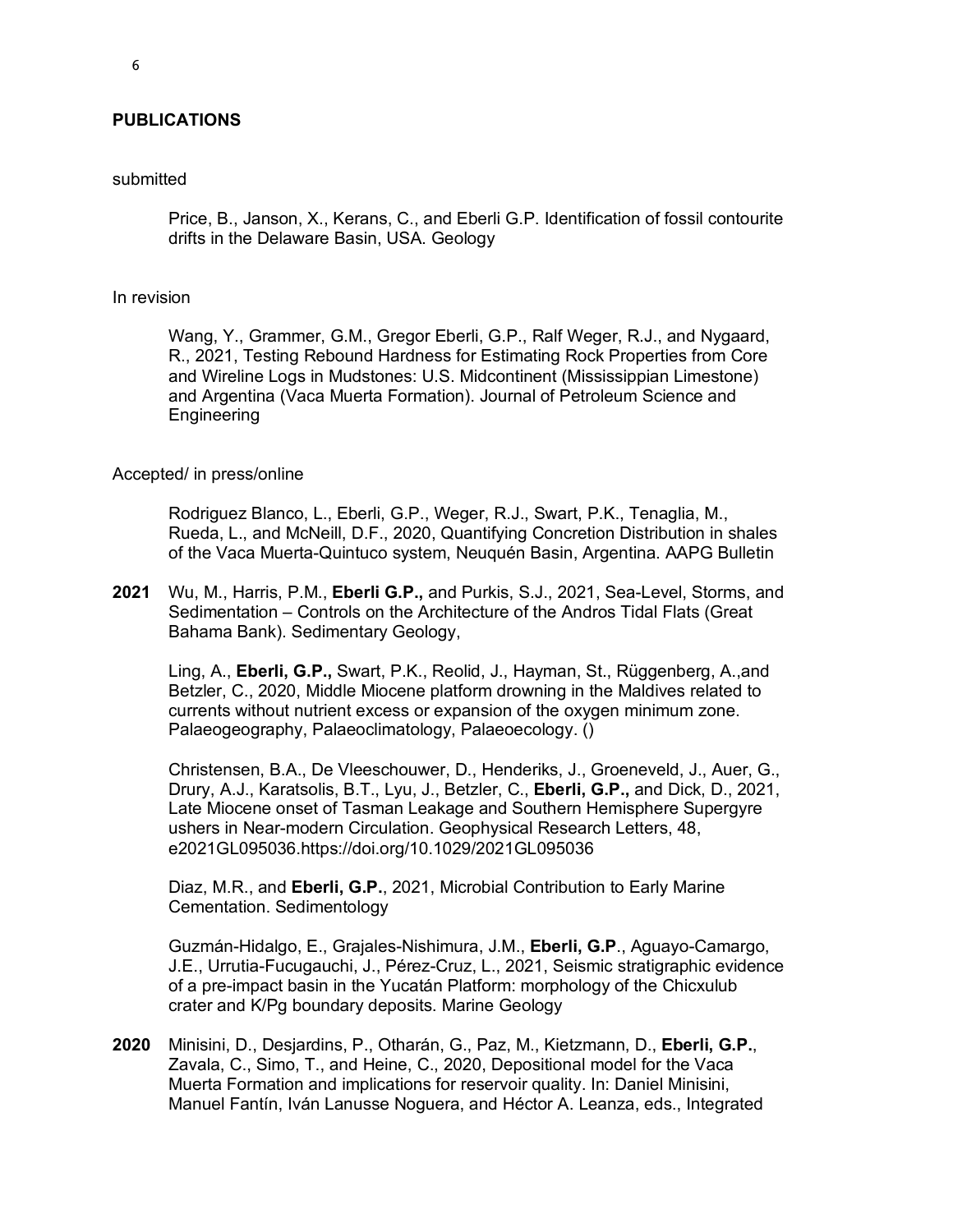geology of unconventionals: The case of the Vaca Muerta play, Argentina: AAPG Memoir 121, p. 201–236.

Biliak, O., Reolid, J., Betzler, C. **Eberli, G.P.,** and Waldmann N., 2020, Shifts in source contribution to peri-platform deposits during the Early to Middle Miocene in response to climatic and oceanographic forcing, Maldives, western Indian Ocean. Palaeogeography, Palaeoclimatology, Palaeoecology. 559, p. 1- 13. doi.org/10.1016/j.palaeo.2020.109969

Tenaglia, M., **Eberli, G.P**., Weger, R.J., Rodriguez Blanco, L., Rueda, L., and Swart, P.K., 2020, Total Organic Carbon quantification from wireline logs: A case study in the Vaca Muerta Formation, Argentina. Journal of Petroleum Science and Engineering v.194:107489.

Bashah S., Galvez K.C., **Eberli G.P**. and Cantwell K., 2020, Control of deep currents on sediments and cold-water coral distribution on the Northern Manihiki Plateau. Front. Mar. Sci. 7:288. doi:10.3389/fmars.2020.00288

Reolid, J., Betzler, C., Braga, J.C., Lüdmann, T., Ling A., and **Eberli G.P**., 2020, Facies and geometry of drowning steps in a Miocene carbonate platform (Maldives). Palaeogeography, Palaeoclimatology, Palaeoecology, v. 538, p. 1-17.

Rodriguez Blanco, L., **Eberli, G.P**., Weger, R.J., Swart, P.K., Tenaglia, M., Rueda, L., and McNeill, D.F., 2020, Periplatform ooze in a mixed siliciclasticcarbonate system - Vaca Muerta Formation, Argentina. Sedimentary Geology, v. 396:105521 https://doi.org/10.1016/j.sedgeo.2019.105521

**2019 Eberli, G.P.,** Bernoulli, D., Vecsei, A., Sekti, R., Grasmueck, M., Lüdmann, T., Anselmetti, F.S., Mutti, M., and Della Porta, G., 2019, Cretaceous Carbonate Drift Delta in the Montagna dell Maiella, Italy. Sedimentology, v. 66, p. 1266- 1301. doi: 10.1111/sed.12590

**Eberli, G.P.,** and Betzler, C., 2019, Characteristics of Modern Carbonate Contourite Drifts. Sedimentology, v. 66.p. 1163-1191. doi: 10.1111/sed.12584

Betzler C. and **Eberli G.P**., 2019, The Miocene start of modern carbonate platforms. Geology, v. 47, p. 771-775, https://doi.org/10.1130/G45994.1

Cruz F.E.G., **Eberli G.P.** 2019, Co-existence of skeletal and ooid shoals as a result of antecedent topography—Cat Cay shoal complex, Bahamas. Depositional Record, v. 5, p. 451–468. https://doi.org/10.1002/dep2.90

Diaz M.R. and **Eberli G.P**., 2019, Decoding the Mechanism of Formation in Marine Ooids: A Review. Earth Science Reviews, v. 190, p. 536-556

Harris, P. M., Diaz, M. R., and **Eberli, G. P.**, 2019, The Formation and Distribution of Modern Ooids on Great Bahama Bank: Annual Review of Marine Science, 11:491-516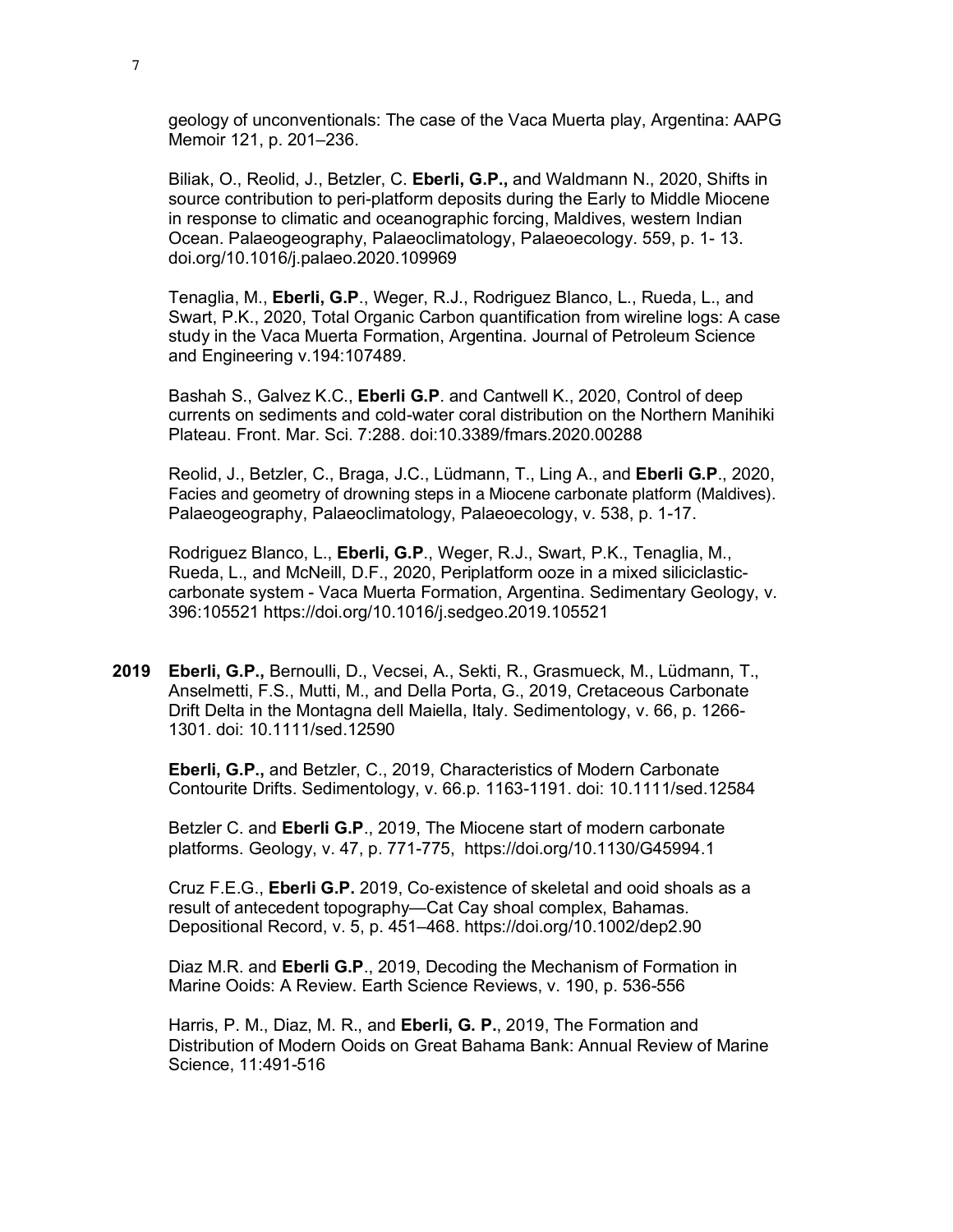Palaut M., Lüdmann, T., Betzler, C. and **Eberli, G. P.** ,2019, Neogene paleoceanographic changes recorded in a carbonate contourite drift (Santaren Channel, Bahamas). Sedimentology, v. 66, p. 1361-1385. doi:10.1111/sed.12573

Swart, P.K., Mackenzie, G.J, **Eberli, G.P.,** Lüdmann, T., and Betzler, C., 2019, Do drifts deposited adjacent to carbonate platforms record the signal of global carbon isotopic values? Sedimentology, v. 66, p. 1410-1426. doi:10.1111/sed.12580.

Suosaari, E.P., Reid, R.P., Playford, P.E., Oehlert, A.M., Steffensen, C.K., Andres, M.S., Suosaari, G.V., Milano, G.R., and **Eberli, G.P.**, 2019, Stromatolite provinces of Hamelin Pool: Physiographic controls on stromatolites and associated facies. Journal of Sedimentary Research, v.89, p. 207-226.

Weger, R.J., Murray, S., McNeill, D.F., Swart, P.K., **Eberli, G.P**., Rodriguez Blanco, L., Tenaglia, M., and Rueda, L., 2019, Paleothermometry and distribution of calcite beef in the Vaca Muerta Formation, Neuquén Basin, Argentina. AAPG Bulletin v. 103, v. 931-950.

Lanci, L., Zanella, E., Jovane, L., Galeotti, S., Alonso-García, M., Alvarez-Zarikian, C.A., Bejugam, N. N., Betzler, C.G., Bialik, O.M., Blättler, C.L., **Eberli, G.P**., Guo., J.A., Haffen, S., Horozal, Inoue, Kroon, D., M., S., Laya, J.C., Ling A.H.M., Lüdmann, T., Nakakuni, M., Niino, K., Petruny, L.M., Pratiwi, S.D., Reijmer, J.J.G., Reolid, J., Slagle, A.L., Sloss, C.R., Su, X., D., Swart, P.K., Wright, J.D., Yao, Z., and Young, J.R, 2019, Magnetic properties of early Pliocene sediments from IODP Site U1467 (Maldives platform) reveal changes in the monsoon system. Palaeogeography, Palaeoclimatology, Palaeoecology, v 593, p. 2-11.

Swart, P.K., L. Blättler, M. Nakakuni, G.J. Mackenzie, C. Betzler, **G. P. Eberli**, J. Reolid, M. Alonso-García, A. L. Slagle, J. D. Wright, D. Kroon, J.J.G. Reijmer, A. L. Hui Mee, J. R. Young, C.A. Alvarez-Zarikian, O. M. Bialik, J. A. Guo, S.Haffen, S.Horozal, M. Inoue, L.Jovane, L. Lanci, Juan Carlos Laya, T. Lüdmann, B. N. Nath<sup>20</sup>, K. Niino, L. M. Petruny, S. D. Pratiwi, X.Su, C.R. Sloss, Z.Yao., 2019, Cyclic anoxia and organic rich carbonate sediments within a drowned carbonate platform linked to Antarctic ice volume changes: Late Oligocene-early Miocene Maldives. Earth and Planetary Science Letters, v. 521, p. 1 – 13.

Weij, R., Reijmer, J.J., **Eberli, G.P.**, and Swart, P.K., 2019, The limited link between accommodation space, sediment thickness, and inner platform facies distribution (Holocene–Pleistocene, Bahamas). Depositional Record, v. 5, p. 400–420. https://doi.org/10.1002/dep2.50

**2018** Kunkelova, T., Odling, N., Thomas, A., Betzler, C.G., **Eberli, G.P**., Alvarez-Zarikian, C.A., Alonso-García, M., Bialik, O.M., Blättler, C.L., Guo., J.A., Haffen, S., Horozal, Ling A.H.M., Inoue, M., S., Jovane, L., Lanci, L., Laya, J.C., Lüdmann, T., Nath, B.N.,., Nakakuni, M., Niino, K., Petruny, L.M., Pratiwi, S.D., Reijmer, J.J.G., Reolid, J., Slagle, A.L., Sloss, C.R., Su, X., D., Swart, P.K., Wright, J.D., Yao, Z., Young, J.R, Hayman, S., Spezzaferri, S., and Kroon, D., 2018, A 2 million year record of continental aridity from the Maldives. Progress in Earth and Planetary Science, 1-20, doi.org/10.1186/s40645-018-0238-x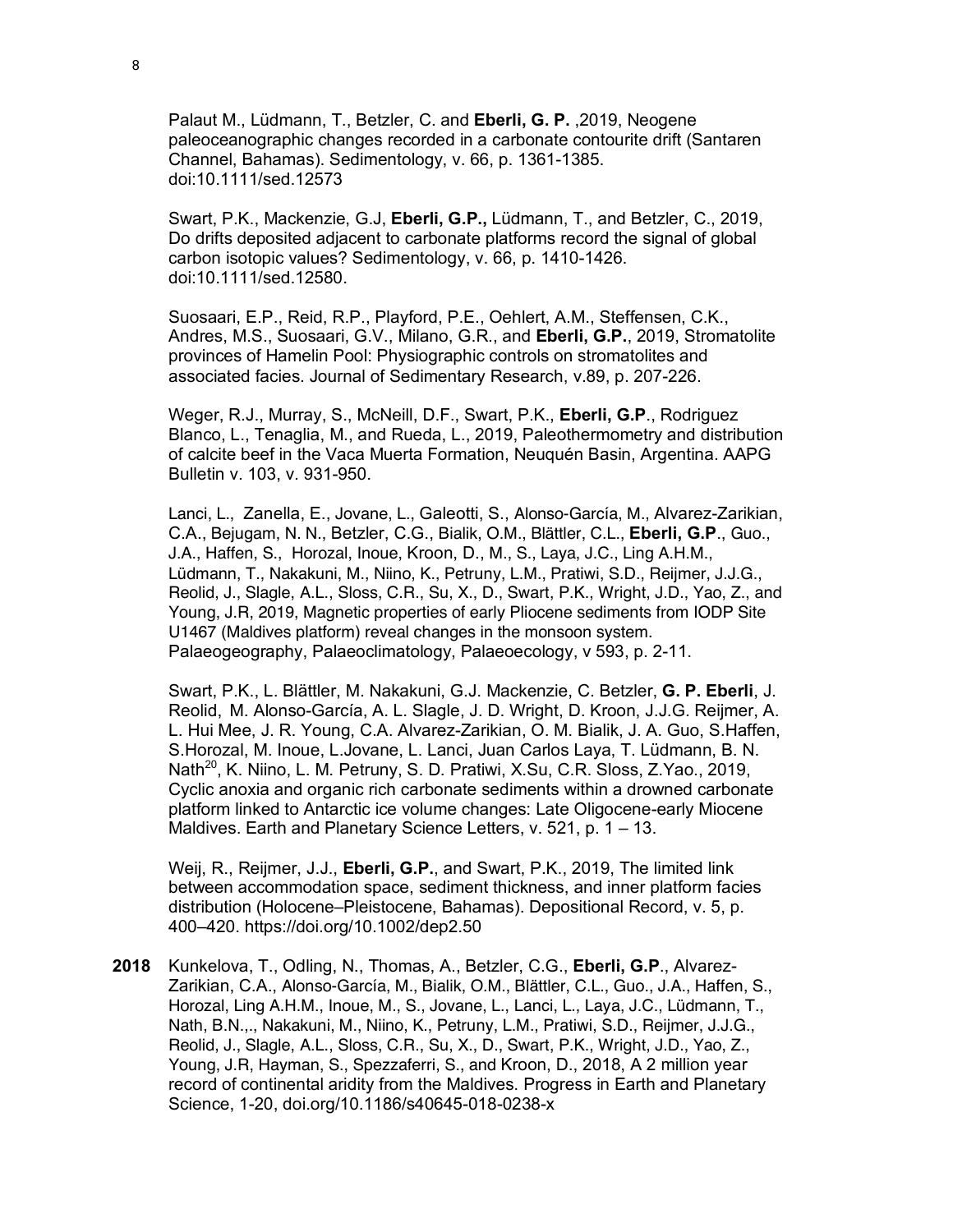Lüdmann, T., Betzler, C.G., **Eberli, G.P**., Reolid, J., Kroon, D., Reijmer, J.J.G., Sloss, C.R., Bialik, O.M., Alvarez-Zarikian, C.A., Alonso-García, M., Blättler, C.L., Guo, J.A., Haffen, S. Horozal, S., Inoue, M., Jovane, L., Lanci, L., Laya, J.C., Ling A.H.M., Nakakuni, M., Nath, B.N., Niino, K., Petruny, L.M., Pratiwi, S.D., Slagle, A.L., Su, X., Swart, P.K., Wright, J.D., Young, J.R., Yao, Z., 2018, Carbonate delta drift: A new sediment drift type. Marine Geology, v. 401, p. 98-111.

Oehlert, A.M., Swart, P.K., **Eberli, G.P.,** Evans, S., and Frank, T.D. 2018, Multiproxy constraints on the significance of covariant  $\delta^{13}$ C values in carbonate and organic carbon during the early Mississippian. Sedimentology, v. 66, 241- 261, doi:10.1111/sed.12502

Principaud, M., Mulder, T., Hanquiez, V., Ducassou E., **Eberli, G.,** Chabaud, L., and Borgomano, J., 2018, Recent morphology and sedimentary processes along the western slope of Great Bahama Bank (Bahamas). Sedimentology, v. 65, p. 2088–2116, doi: 10.1111/sed.12458

Betzler, C.G., **Eberli, G.P**., Lüdmann, T., Reolid, J., Kroon, D., Reijmer, J.J.G., Swart, P.K., Wright, J.D., Young, J.R., Alvarez-Zarikian, C.A., Alonso-García, M., Bialik, O.M., Blättler, C.L., Guo, J.A., Haffen,S. Horozal, S., Inoue, M., Jovane, L., Lanci, L., Laya, J.C., Ling A.H.M., Nakakuni, M., Nath, B.N., Niino, K., Petruny, L.M., Pratiwi, S.D., Slagle, A.L., Sloss, C.R., Su, X., Yao, Z., 2018, Refinement of Miocene sea level and monsoon events from the sedimentary archive of the Maldives (Indian Ocean). Progress in Earth and Planetary Science, 5:5

Vanden Berg, B., Nussbaumer, Ch., Noack, A., Thornton, J., Weger, R., **Eberli, G.P.,** Grammer, G.M., 2018, A Comparison of the relationship between measured acoustic response and porosity across different geologic periods, depositional basins, and with variable mineral composition. Interpretation, v. 6, p. 1–11, http://dx.doi.org/10.1190/INT-2017-0108.1.

Schnyder, J.S.D., **Eberli, G.P.,** Betzler, C., Schiebel, L., Lindhorst, S., Wunsch, M., Mulder, T., and Ducassou, E., 2018, Morphometric analysis of plunge pools and sediment wave fields along western Great Bahama Bank. Marine Geology, v. 397, p. 15-28.

Norbisrath, J.H., **Eberli, G.P**., Shen, S., and Weger, R.J., 2018, Complex resistivity spectra for estimating permeability in dolomites from the Mississippian Madison Formation, Wyoming. Marine and Petroleum Geology, v.89, p.479-487.

Wunsch, M., Betzler, C., **Eberli, G. P.**, Lindhorst, S., Lüdmann, T. and Reijmer, J.J.G., 2018, Sedimentary dynamics and high-frequency sequence stratigraphy of the southwestern slope of Great Bahama Bank. Sedimentary Geology, v. 363, p. 96-117.

**2017** Reolid, J., Betzler, C., **Eberli, G.P.,** and Grammer, G.M., 2017, The importance of microbial binding in Neogene-Quaternary steep slopes. Journal of Sedimentary Research, v. 87, 1–11.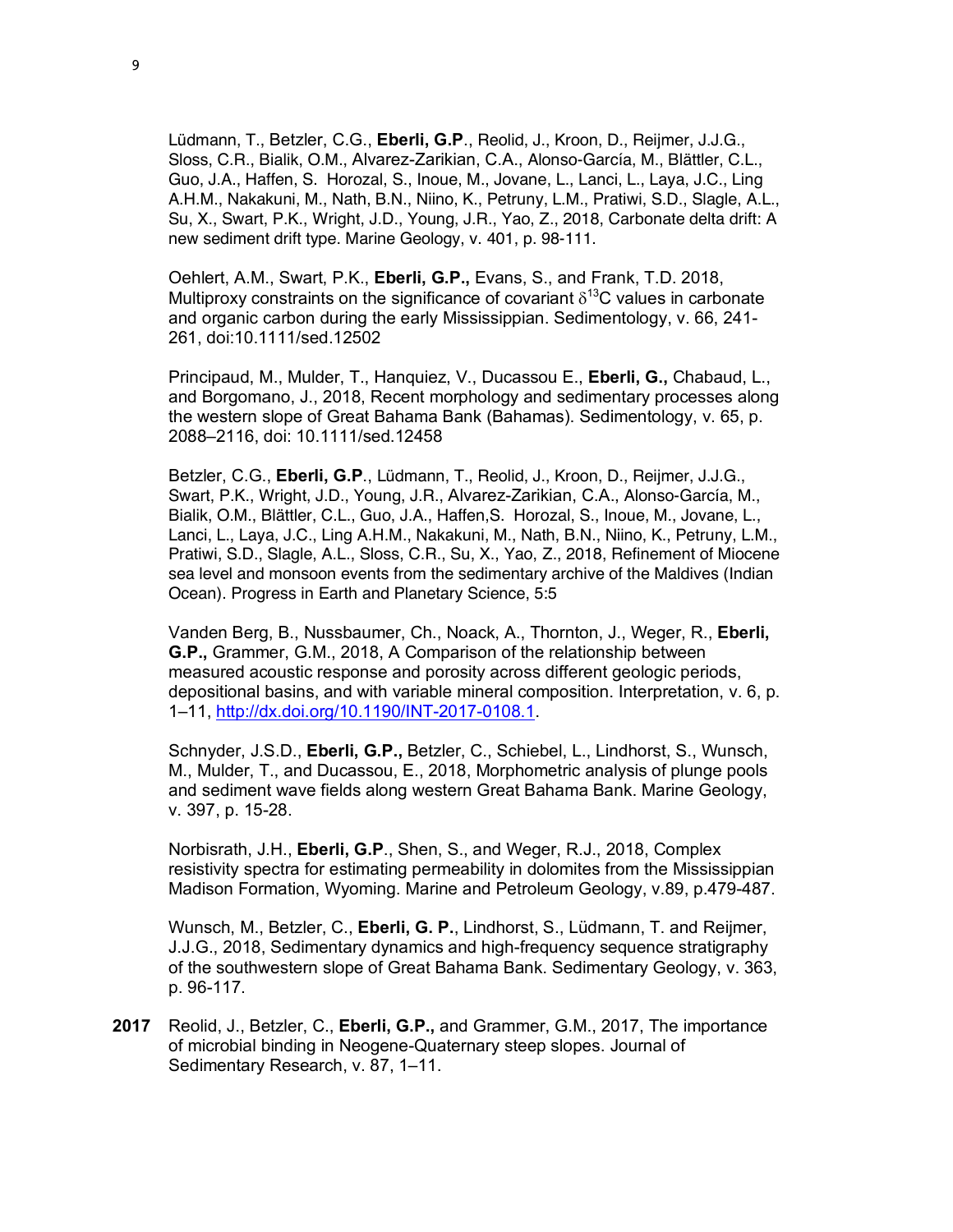Diaz, M.R., **G.P. Eberli**, Blackwelder P., Phillips, B., and Swart, P.K., 2017, Microbially Mediated Organomineralization in the Formation of Ooids. Geology, v. 45, no. 9; p. 771–774 | Data Repository item 2017253 | doi:10.1130/G39159.1

Norbisrath, J.H., Weger, R.J., and **Eberli, G.P**., 2017, Complex Resistivity Spectra and Pore Geometry for Predictions of Reservoir Properties in Carbonate Rocks. Journal of Petroleum Science and Engineering, SPE-185167-PA.

Norbisrath, J.H., Grammer, G.M., Vanden Berg, B., Tenaglia, M., **Eberli, G.P**. and Weger, R.J., 2017. Nanopore Imaging in Vaca Muerta Mudrocks to Evaluate Controls on Complex Resistivity Spectra in Unconventional Reservoirs. Journal of Petroleum Science and Engineering, v. 151, no. Supplement C, p. 455-467.

Wunsch, M., Betzler, C., Lindhorst, S., Lüdmann, T. and **Eberli, G. P.**, 2017, Sedimentary dynamics along carbonate slopes (Bahamas archipelago): Sedimentology, v.64, p. 631-657; doi:10.1111/sed.12317

**2016** Schnyder, J.S.D., **Eberli, G.P.,** Kirby, J.T., Shi, F., Tehranirad, B., Mulder, T., Ducassou, E., Hebbeln, D., and Wintersteller, P., 2016, Tsunamis caused by submarine slope failures along western Great Bahama Bank. Nature - Scientific Reports, 6:35925 | DOI: 10.1038/srep35925

Suosaari, E.P., Reid, R.P., Thalles, A., Araujo, A., Playford, P.E., Holley, D.K., McNamara, K.J., and **Eberli, G.P**., 2016, Environmental pressures influencing living stromatolites in Hamelin Pool, Shark Bay, Western Australia. PALAIOS, v. 31, 483–496; DOI: http://dx.doi.org/10.2110/palo.2016.023

Suosaari, E.P., Reid, R.P., Playford, P.E., Foster, J.S., Stolz, J.F., Casaburi, G., Hagan, P.D., Chirayath, V., Macintyre, I.G., Planavsky, N.J., and **Eberli, G.P**., 2016, New multi-scale perspectives on the stromatolites of Shark Bay, Western Australia. Nature - Scientific Reports, 6:20557; doi: 10.1038/srep20557

Betzler, C.G., **Eberli, G.P**., Alvarez Zarikian, C.A., and the Expedition 359 Scientists, 2016, The abrupt onset of the modern South Asian Monsoon winds: Nature - Scientific Reports, 6:29838; doi: 10.1038/srep29838

Lüdmann, T., Paulat, M., Betzler, C., Möbius, J., Lindhorst, S., Wunsch, M., and **Eberli, G.P**., 2016, Carbonate mounds in the Santaren Channel, Bahamas: A current-dominated periplatform depositional regime. Marine Geology, v. 376, p. 69–85.

**2015** Zeller, M., Verwer K., **Eberli, G.P.,** Massaferro, J.L., Schwarz, E., and Spalletti, L., 2015. Depositional controls on mixed carbonate–siliciclastic cycles and sequences on gently inclined shelf profiles: Sedimentology, 62:2009-2037. http://doi.org/10.1111/sed.12215.

Diaz, M.R., P.K. Swart, **G.P. Eberli**, A.M. Oehlert, Q. Devlin, A. Saied, and M.A. Altabet, 2015. Geochemical evidence of microbial activity within ooids: Sedimentology, 62:2090-2112. http://doi.org/10.1111/sed.12218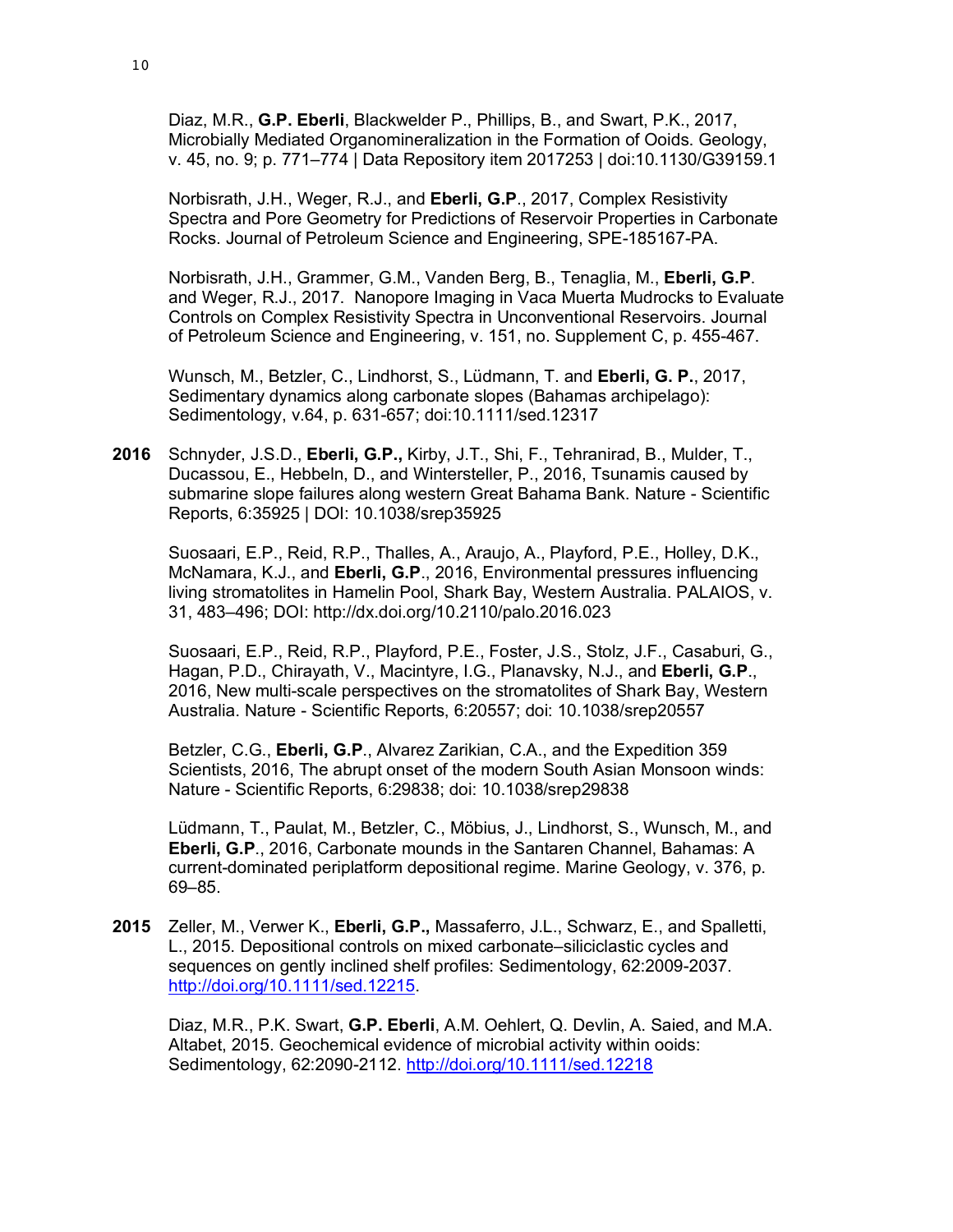Norbisrath, J.H., **Eberli, G.P**. Laurich, B., Desbois, G., Weger, R.J., and Urai. J.L., 2015. Electrical and fluid flow properties of carbonate microporosity types from multiscale digital image analysis and mercury injection. AAPG Bulletin, v. 99/11 p. 2077–2098.

Zeller, M., K. Reid, S.B., **Eberli, G.P., Weger, R.J., and** Massaferro, J.L., 2015. Sequence architecture and heterogeneities of a field e Scale Vaca Muerta analog (Neuquén Basin, Argentina) - From outcrop to synthetic seismic. Marine and Petroleum Geology, 66:829-847.

http://dx.doi.org/10.1016/j.marpetgeo.2015.07.021

Xu, H., Zhao, X, **Eberli G.P**., Liu, X., Zhu, Y., Cai, Y., Luo, W., Yan, G., Zhang, B., 5, Wei, K., Shi, J., 2015. Biogenic carbonate formation and sedimentation in the Xisha islands: evidences from living *Halimeda.* Acta Oceanol. Sin., Vol. 34, p. 62–73.

Xu, H., Zhu, Y, **Eberli G.P**., Luo, W., Zhao, X., Cai, Y., Liu, X., Yan, G., Zhang, B., Wei, K., Cui, R., 2015. Characteristics of porosity and permeability layer of fossil Halimeda reef mineral rock of Miocene in the Xisha Islands and its genetic model. Acta Oceanol. Sin., Vol. 34, p. 74–83.

**2014** Mulder, T, Ducassou, E., Gillet, H., Hanquiez, V., Principaud, M., Chabaud, L., **Eberli, G.P**., Kindler, P., Billeaud, I., Gonthier, E., Fournier, F., Leonide, P., and Borgomano, J., 2014, First discovery of channel-levee complexes in a modern deep-water carbonate slope environment. Journal of Sedimentary Research, v.84, p. 1139-1146.

Jackson, K.J., **Eberli, G. P.,** Amelung, F., McFadden, M.A., Moore, A.L., Rankey, E.C.,and Jayasena, H.A.H., 2014, Holocene Indian Ocean tsunami history in Sri Lanka. Geology v. 42, p. 859-862, Data Repository item 2014305, doi: 10.1130/G35796.1

Betzler, C., Lindhorst, S., **Eberli, G. P.,** Lüdmann, T., Möbius, J., Ludwig, J., Schutter, I., Wunsch, M., Reijmer, J.J.G. and Hübscher. C., 2014, The periplatform drift: The combined result of contour current and off-bank transport along carbonate platforms. Geology v. 42, p. 871–874; doi: 10.1130/G35900.1,

Swart, P.K., Oehlert, A.M., Mackenzie, G.J., **Eberli, G.P**., and Reijmer, J.J.G., 2014, The fertilization of the Bahamas by Saharan dust: A trigger for carbonate precipitation? Geology, v.42, p.671-674, doi:10.1130/G35744.1

Afsar F., Duda, J.-P., Zeller, M., Verwer, K., Westphahl, H., and **Eberli, G.P.**, 2014, First report of sponge rhaxes in the Picún Leufú Formation, (Tithonian-Berriasian) Neuquén Basin, Argentina. In: Wiese, F., Reich, M. and Arp, G. (eds.): "Spongy, slimy, cosy, and more…" Commemorative volume in celebration of the 60<sup>th</sup> birthday of Joachim Reitner. Göttingen contributions to Geosciences, v. 77, p. 49-56.

Hebbeln, D., Wienberg, C., Wintersteller, P., Freiwald, A., Becker, M., Beuck, L., Dullo, C., **Eberli, G. P.,** Glogowski, S., Matos, L., Forster, N., Reyes-Bonilla, H., and Taviani, M., 2014, Environmental forcing of the Campeche cold-water coral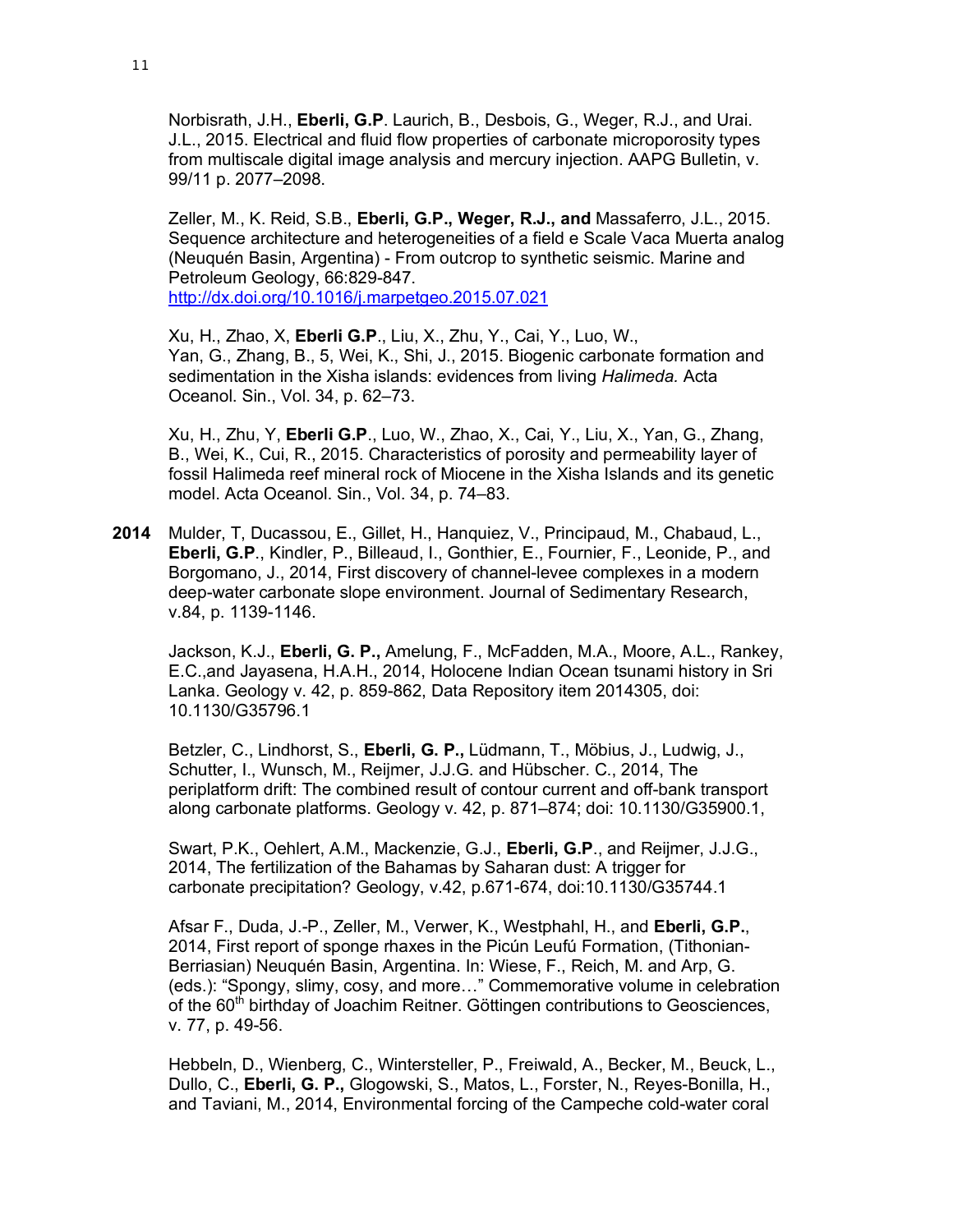province, southern Gulf of Mexico, Biogeosciences, 11, 1799-1815, doi:10.5194/bg-11-1799-2014,

Diaz, M.R., J.D. Van Nordstrand, **G. P. Eberli,** A.M. Piggot, J. Zhou and J. S. Klaus, 2014. Functional gene diversity of oolitic sands from Great Bahama Bank. Geobiology, v. 12(3):231-49

**2013 Eberli, G.P.,** The uncertainties involved in extracting amplitude and frequency of orbitally driven sea-level fluctuations from shallow-water carbonate cycles. Sedimentology, v. 60, p. 64-84.

Maurer, F., van Buchem, F.S.P., **Eberli, G.P.,** Pierson, B.J., Raven, M.J., Larsen, P.H., Al Husseini, M.I., 2013, Late Aptian long-lived glacio-eustatic lowstand recorded on the ArabianPlate. Terra Nova, v. 25, p. 87–94

Correa, T.B.S., Grasmueck, M., **Eberli, G.P.,** Verwer, K., Purkis, S. J., 2013, Deep Acoustic Applications. In: Goodman, J. A. E., Purkis, S.J., Phinn, S. R. (eds.) *Coral Reef Remote Sensing,* Springer Netherlands, p. 253-282.

Diaz, M.R., Piggot, A.M., **Eberli, G.P.**, Klaus, J.S., Eberli, G.P., Bacterial community of oolitic carbonate sediments of the Bahamas Archipelago. Marine Ecology Progress Series v. 485, p. 9-24.

Grasmueck, M., Coll Quintà, M., Pomar, K. and **Eberli G.P.,** Diffraction Imaging of sub-vertical Fractures and Karst with Full-resolution 3D GPR. Geophysical Prospecting. P1-12, doi:10.1111/1365-2478.12004

Afsar F., Duda, J.-P., Zeller, M., Verwer, K., Westphahl, H., and **Eberli, G.P.**, 2013, First report of sponge rhaxes in the Picún Leufú Formation, (Tithonian-Berriasian) Neuquén Basin, Argentina. Göttingen cotributions to Geosciences, v. 77, P. 49-56.

**2012** Correa, T.B.S., **Eberli, G.P.**, Grasmueck, M., Reed, J.K., and Correa, A.M.S., 2012, Genesis and morphology of cold-water coral ridges in a unidirectional current regime. Marine Geology, Volumes 326–328, p. 14-27

Correa, T.B.S., Grasmueck, M., **Eberli, G.P**., Reed, J., Verwer, K., and S. Purkis, Variability of cold-water coral mounds in a high sediment input and tidal current regime, Straits of Florida. Sedimentology, v. 59, p. 1278-1304, doi: 10.1111/j.1365-3091.2011.01306.x

Mulder, T, Ducassou, E., **Eberli, G.P**., Hanquiez, V., Gonthier, Kindler, P., Fournier, F., Leonifde, P., Billeaud, I., Marsset, B., E., Reijmer, J.J.G., Bondu, C., Joussiaume, R., Pakiades, M., 2012, New insights into the morphology and sedimentary processes along the western slope of Great Bahama Bank: Geology, v. 40, p. 603-606, doi:10.1130/G32972.1

Mulder, T, Ducassou, E., Gillet, H., Hanquiez, V., Tournadour, E., Combes, J., **Eberli, G.P.,** Kindler, P., Gonthier, E., Conesa, G., Robin, C., Reijmer, J.J.C., Sianipar, R., Reijmer, J.J.G., François, A., 2012, Canyon morphology on a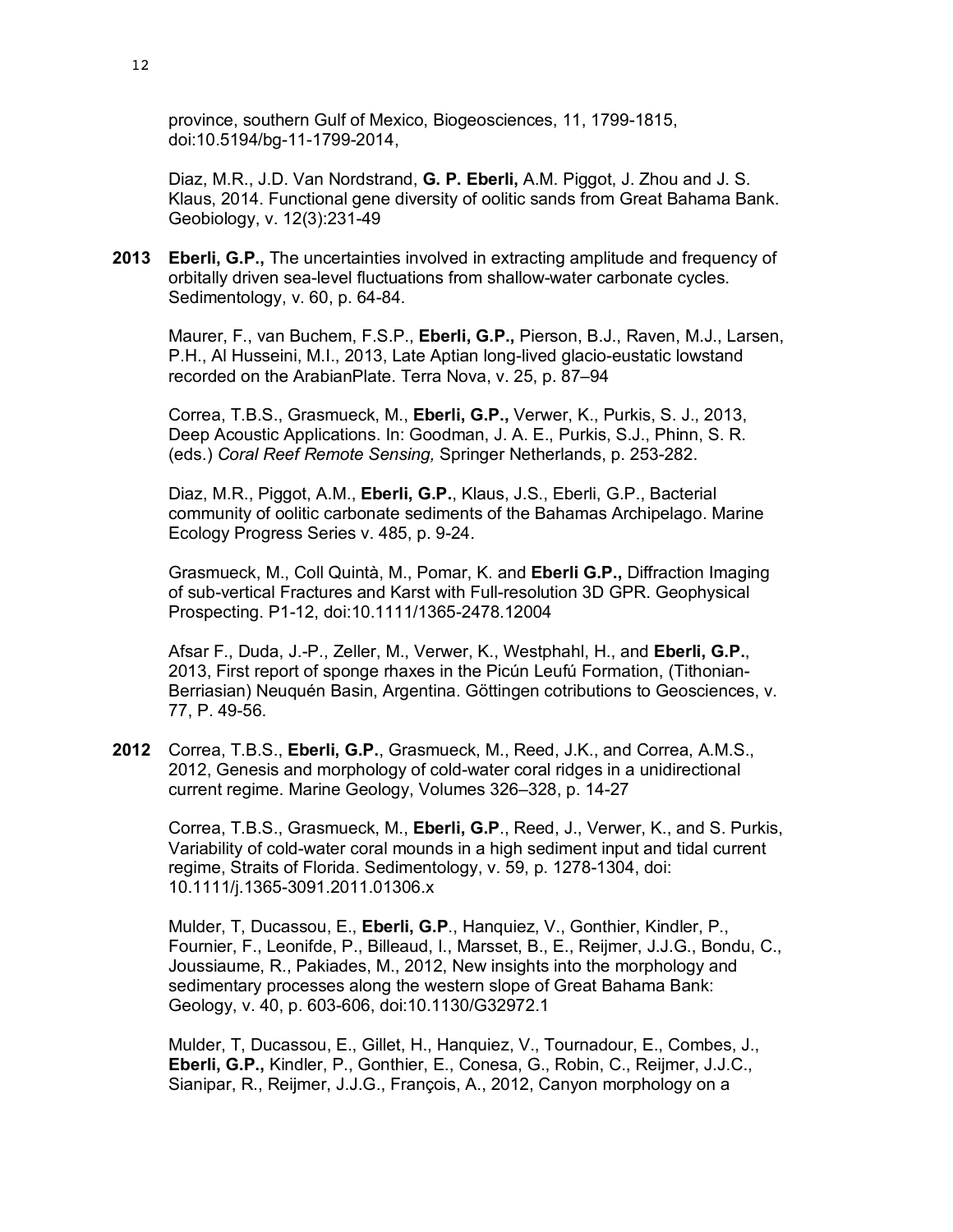modern carbonate slope of the Bahamas: evidence of a regional tectonic tilting, Geology v. 40, p. 771-774, doi:10.1130/G33327

**2011** Verwer, K, **Eberli, G**.**P**., and Weger, R.J., 2011, Effect of pore structure on electrical resistivity in carbonates. AAPG Bulletin, v. 95, p. 175-190.

Janson, X., **Eberli, G**.**P**., Lomando, A., Bonnaffe, F., 2011, Seismic characterization of large-scale platform-margin collapse along the Zhujiang carbonate platform (Miocene) of the South China Sea, based on Miocene outcrop analogs from Mut Basin, Turkey. *in* Morgan, William A., George, Annette D., Harris, Paul M. (Mitch), Kupecz, Julie A., and Sarg, J.F. (Rick), eds., Cenozoic Carbonate Systems of Australasia: Society for Sedimentary Geology, Special Publication 95, p. 79-89.

**2010 Eberli, G**.**P**., Anselmetti, F.S., Isern, A.R., and Delius, H., 2010, Timing of sealevel changes and currents along Miocene platforms on the Marion Plateau. *in* Morgan, W. A., George, A. D., Harris, P. M., Kupecz, J. A., and Sarg, J.F. , eds., Cenozoic Carbonate Systems of Australasia: Society for Sedimentary Geology, Special Publication 95, p. 219-242.

Verwer, K., **Eberli, G.P.,** Baechle, G. T., and Weger R. J, 2010. Effect of carbonate pore structure on dynamic shear moduli. 2010, Geophysics, v. 75/1, P. E1–E8. doi:10.1190/1.3280225

Grasmueck, M., Marchesini, P., **Eberli G.P.,** Zeller, M. and Van Dam, R.L. 2010, 4D GPR tracking of water infiltration in fractured high-porosity limestone. *Proceedings of the XIII Internarional Conference on Ground Penetrating Radar*, Lecce, 2010, 563-569. doi: 10.1109/ICGPR.2010.5550069

Fabricius, I.L., Baechle, G. T., **Eberli, G. P.,** 2010, Elastic moduli of dry and water-saturated carbonates - effect of depositional texture porosity and permeability. Geophysics, vol. 75/ 3, p. N65–N78, doi: 10.1190/1.3374690

Janson, X., van Buchem, F.S.P., Dromart, G., Eichenseer, H. T., Dellamonica, T., Boichard R., Bonnaffe, F., and **Eberli, G**., 2010, Architecture and facies differentiation within a Middle Miocene carbonate platform, Ermenek, Mut Basin, southern Turkey. *In* Van Buchem, F., Gerdes, K. & Esteban, M. (eds) Mesozoic and Cenozoic Carbonate Systems of the Mediterranean and the Middle East: Stratigraphic and Diagenetic Reference Models. Geological Society, London, Special Publications 329, p. 263–288.

Pierson, B.J., **Eberli, G.P.,** Al-Mehsin, K., Al-Menhali, S., Warrlich, G., Droste, H., Maurer, F., Whitworth, J., and Drysdale, D., 2010, Seismic stratigraphy and depositional history of the Upper Shu'aiba (Late Aptian) in the southern UAE and Oman. *in* Van Buchem, et al. (eds), Barremian –Aptian Stratigraphy and Hydrocarbon Habitat of the Eastern Arabian Plate. GeoArabia Special Publication 4, p. 411-444.

Maurer, F., Al-Mehsin, K., Pierson, B.J., **Eberli, G.P.,** Warrlich, G., Drysdale, D., and Droste, H., 2010, Facies characteristics and architecture of Upper Shu'aiba clinoforms in Abu Dhabi. *in* Van Buchem, et al. (eds), Barremian –Aptian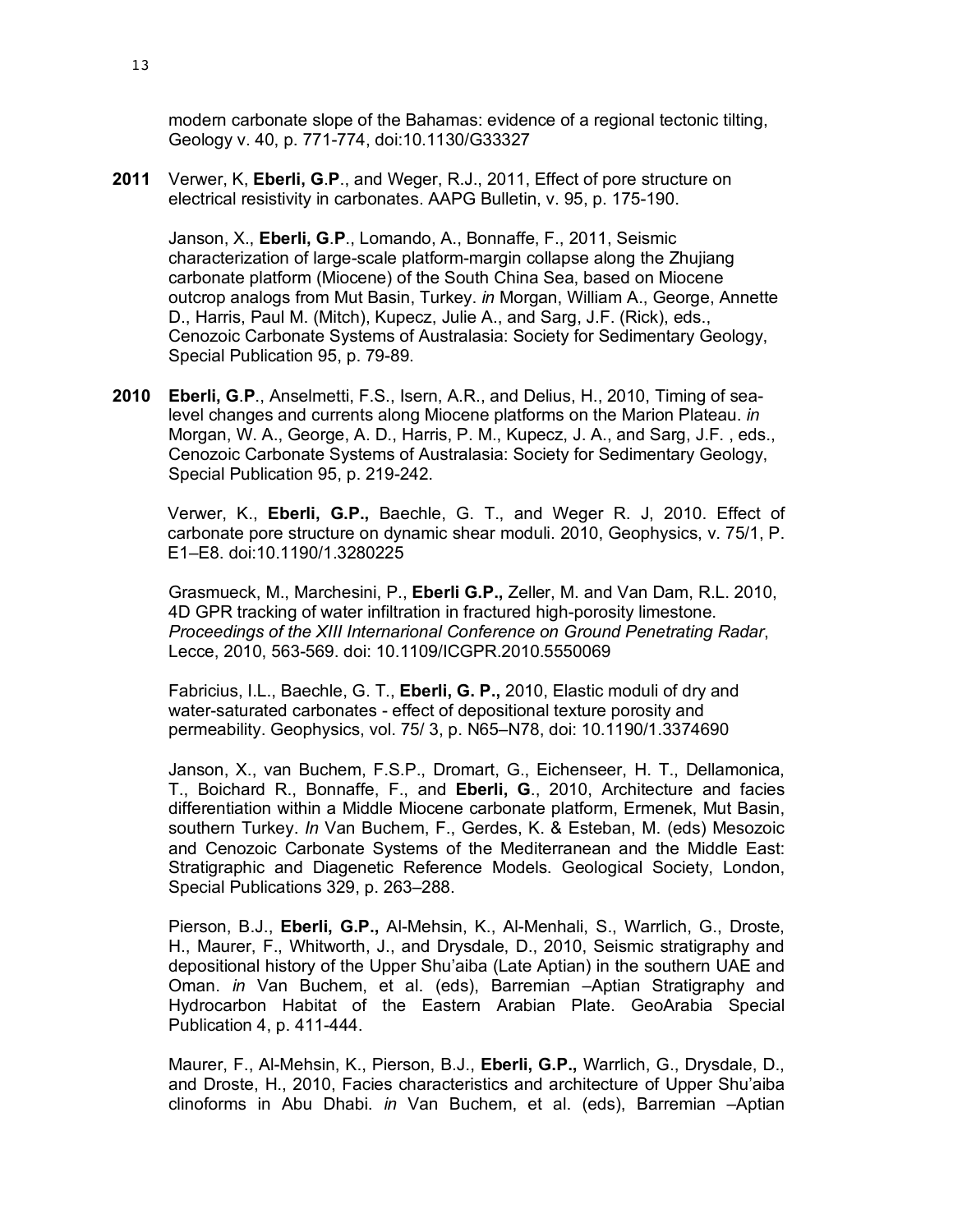Stratigraphy and Hydrocarbon Habitat of the Eastern Arabian Plate. GeoArabia Special Publication 4, p. 445-468.

**2009** Weger R. J, **Eberli, G.P.,** Baechle, G. T., Massaferro, J. L., and Sun, Y.F., 2009. Quantification of pore structure and its effect on sonic velocity and permeability in carbonates. AAPG Bulletin, v. 93/10, p. 1-21

McNeill, D.F. and **Eberli, G.P.**, Early load-induced fracturing in a prograding carbonate margin. In: Swart, P.K., Eberli G.P., McKenzie J.A.(eds.) Perspectives in Carbonate Geology, Special Publication IAS, v. 41, p. 327-336.

Baechle, G.T., **Eberli, G.P.,** Weger, R.J., and Massaferro, J.L., 2009. Changes in dynamic shear moduli of carbonate rocks with fluid substitution. Geophysics, v. 74/3 P. E135–E147.

**2008** Neal, A., Grasmueck, M., McNeill, D.F., Viggiano, D.A., and **Eberli, G.P.,** Full resolution 3D radar stratigraphy of complex oolitic sedimentary architecture: Miami Limestone, Florida, USA. Journal of Sedimentary Research, v. 78, p. 638- 653. DOI: 10.2110/jsr.2008.070

Baechle, G.T., Colpaert, A., **Eberli, G.P.,** Weger, R.J., Effects of microporosity on sonic velocity in carbonate rocks. Leading Edge, v. 27/8, p.1012-1018.

McNeill, D.F., and **Eberli, G.P**., Early load-induced fracturing in a prograding carbonate margin. IAS Spec. Publication 40, p. 327-336.

**2007** Janson, X., **Eberli, G.P.,** Bonnaffe, F., Gaumet, F., and De Casanova, V., Seismic expression of a prograding carbonate platform margin, Mut Basin, Turkey. AAPG Bulletin v. 91, p. 685-713.

Katz, D.A., Buoniconti, M.R., Monatenez, I.P., Swart, P.K., **Eberli, G.P,** and Smith L. B., Timing and Local Perturbations of Lower Mississippian  $d^{13}C_{\text{cath}}$ Excursions in the Madison Limestone, Montana and Wyoming. Palaeogeography, Palaeoclimatology, Palaeoecology v. 256, p. 231–253.

Fabricius, I.L., Baechle, G., **Eberli, G.P.,** and Weger, R., Estimating permeability of carbonate rocks from porosity and  $v_p/v_s$ . Geophysics, v. 72/5, p. 185-191.

**2006** Grasmueck, M., **Eberli, G.P.,** Viggiano, D.A., Correa, T., Rathwell, G., and Luo J., 2006, Autonomous underwater vehicle (AUV) mapping reveals coral mound distribution, morphology, and oceanography in deep water of the Straits of Florida. Geophysical Research Letters, v. 33, L23616, doi:10.1029/2006GL027734

Katz, D.A., **Eberli, G.P,** Swart, P.K., and Smith L. B., Tectonic-Hydrothermal Brecciation Associated with Calcite Precipitation and Permeability Destruction in Mississippian Carbonate Reservoirs, Montana and Wyoming. AAPG Bulletin v. 90, p. 1803-1841.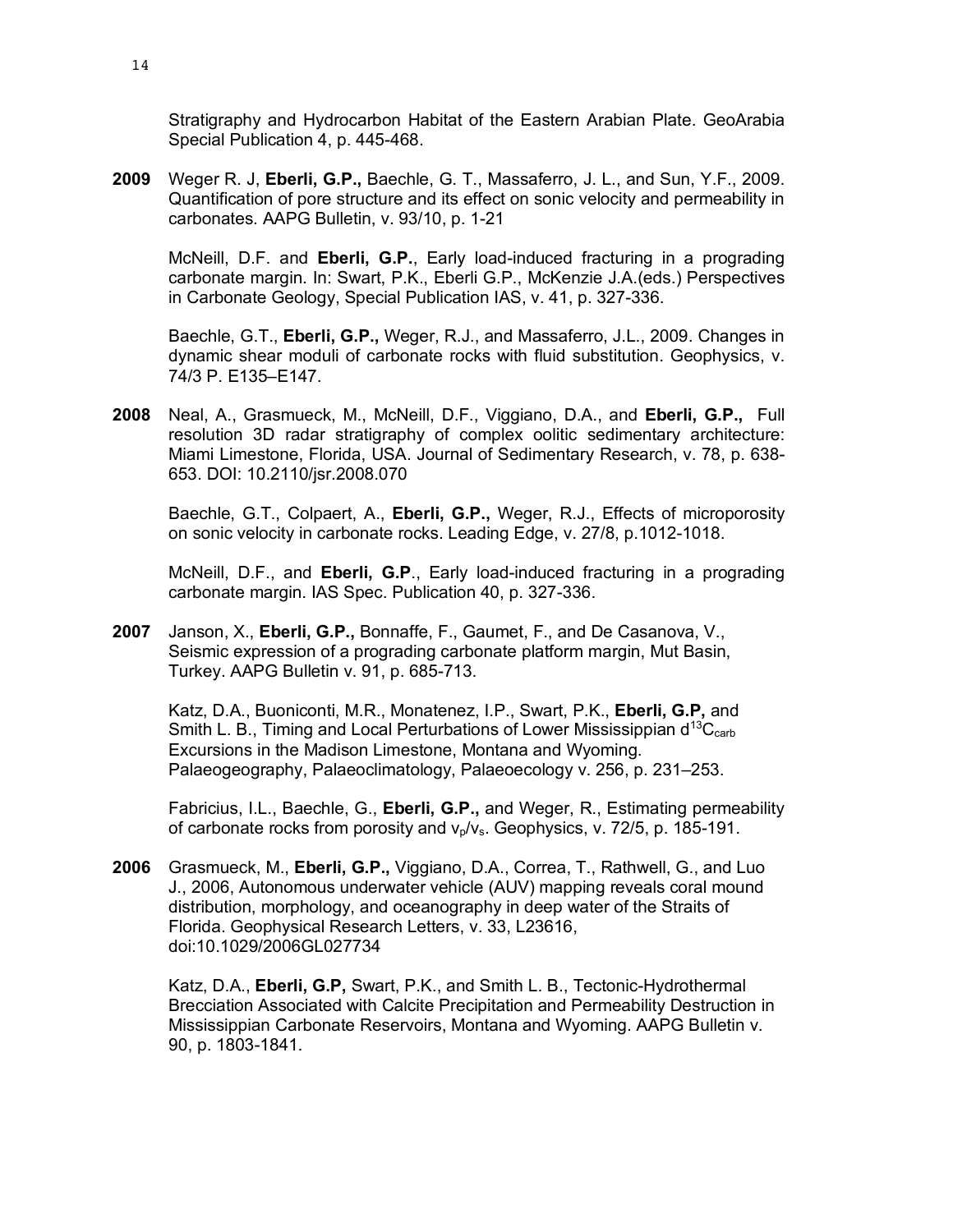Ehrenberg, S. N., **Eberli, G. P**., Keramati, M. and Moallemi, S. A., Porositypermeability relationships in interlayered limestone-dolostone reservoirs. AAPG Bulletin v 90, p. 91-114.

Sun, Y.F., Kasahara, J. R., Stephen, G.T. Baechle, **G.P. Eberli,** H. Hoskins, M. Nakamura, and Y.C. Teng., Shallow seismic structure of eastern Pacific Qcean crust at ODP H2O site. *In* Kasahara, J., Stephen, R.A., Acton, G.D., and Frey, F.A. (Eds.), Proceedings ODP, Scientific Results 200, 1-22 (CD-ROM) http://www-odp.tamu.edu/publications/200\_SR/006/006.htm.

Ehrenberg, S. N., **Eberli, G. P.** and Baechle, G., Porosity-permeability relationships in Miocene carbonate platforms and slopes seaward of the Great Barrier Reef, Australia (ODP Leg 194, Marion Plateau). Sedimentology v. 53, p. 1289-1318.

**2005** Morettini, E., Thompson, A., **Eberli, G.P.,** Rawnsley, K., Wenche , A., Christman, P., Cortis, T., Foster, K., Hitchings, V.H., Kolkman, W., and Konijnenburg, J.-H., Combining high-resolution sequence stratigraphy and mechanical stratigraphy for improved reservoir characterization in the Fahud field of Oman. GeoArabia v. 10, p. 17-44.

Swart, P.K., and **Eberli, G.P.**, 2005, The nature of the  $\delta^{13}$ C of periplatform sediments: Implications for stratigraphy and global carbon cycle. Sedimentary Geology, v. 175, p. 115-129.

Baechle, G.T., Weger, R. J., **Eberli, G.P.,** Massaferro, J.L., and Sun, Y.F., Changes of shear moduli in carbonate rocks: Implications for Gassmann applicability, The Leading Edge, vol. 24/5, p. 507-510

**2004 Eberli, G.P.**, Anselmetti, F.S., Betzler, C. Van Konijnenburg, J.-H., and Bernoulli, D., 2004. Carbonate platform to basin transition on seismic data and in outcrop – Great Bahama Bank and the Maiella platform, Italy. *In* Eberli, G.P., Massaferro, J.L., Sarg, J.F. (eds.) Seismic Imaging of Carbonate Reservoirs and Systems, AAPG Memoir 81, p. 207-250.

Melim, L. A., Swart, P.K., and **Eberli G.P.**, Mixing-zone diagenesis in the subsurface of Florida and the Bahamas: Implications for mixing-zone diagenetic models. Journal of Sedimentary Research, v. 74/6, p. 904-913.

Caspard, E. Rudkiewicz, J.L.**, Eberli, G.P.,** Bosse, E., and Renard, M., 2004, Massive dolomitization of a Messinian reef in the Great Bahama Bank : a numerical modelling evaluation of Kohout geothermal convection. Geofluids v. 4, p. 44-60.

Grammer, G. M., Harris, P. M., and **Eberli, G. P.**, 2004, Integration of Outcrop and Modern analogs in reservoir modeling: Overview with examples from the Bahamas. In: Grammer, G. M., Harris, P. M., and Eberli, G. P. (eds.), Integration of Outcrop and Modern Analogs in Reservoir Modeling. AAPG Memoir 80, p. 1- 22.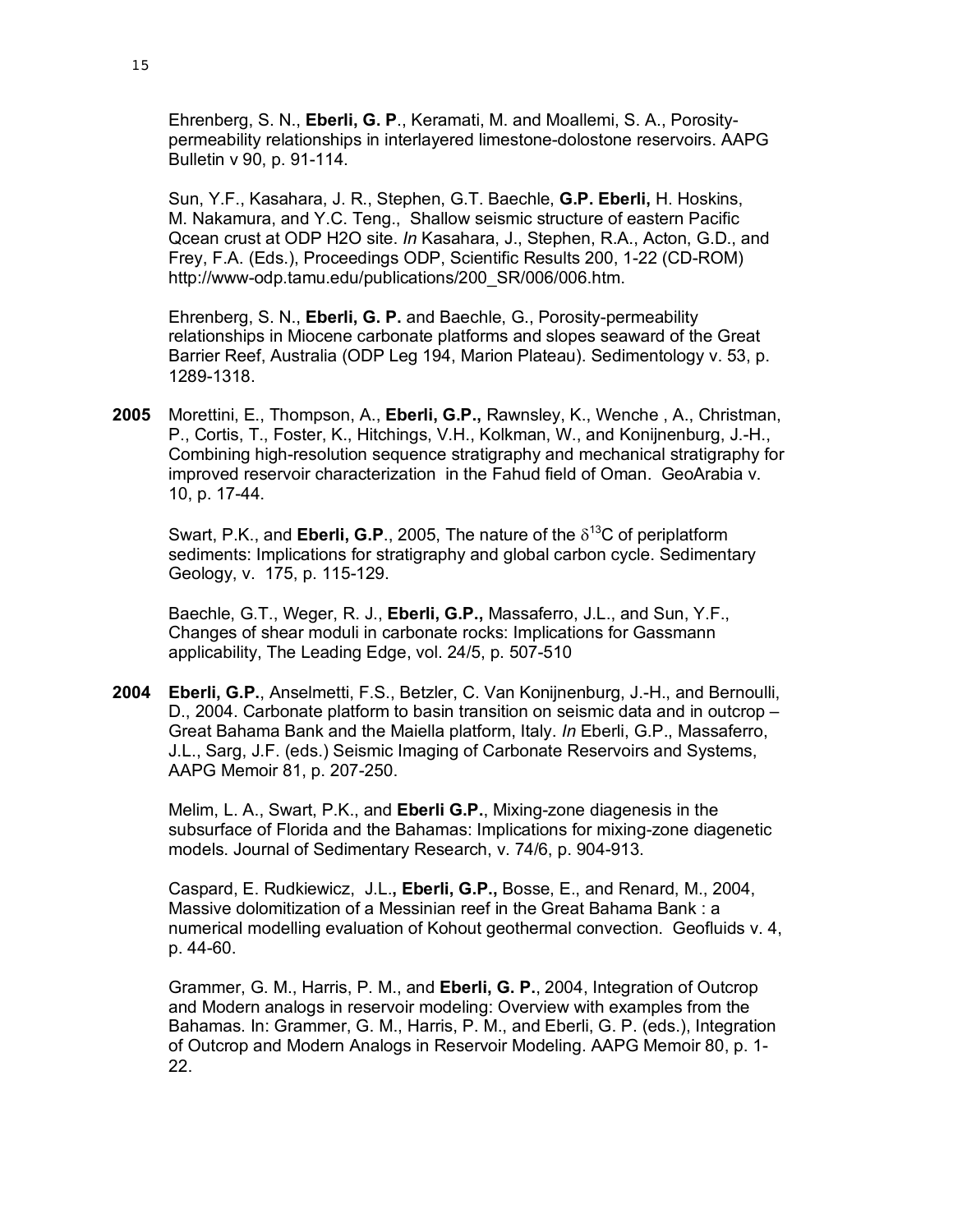Schwab, A.M., Van Buchem, F.S.P. and **Eberli, G.P**., Integration of highresolution outcrop and subsurface data to enhance interpretation of lowresolution seismic data in the Upper Devonian (Frasnian) carbonate system in western Canada. In: Grammer, G. M., Harris, P. M., and Eberli, G. P. (eds.), Integration of Outcrop and Modern Analogs in Reservoir Modeling. AAPG Memoir 80, p. 261-278.

Smith, L. B., **Eberli, G. P.,** and Sonnenfeld, M.D., Sequence stratigraphic and paleogeographic distribution of reservoir-quality dolomite, Madison Formation, Wyoming and Montana. In: Grammer, G. M., Harris, P. M., and Eberli, G. P. (eds.), Integration of Outcrop and Modern Analogs in Reservoir Modeling. AAPG Memoir 80, p. 67-92.

Westphal, H., **Eberli, G.P.**, Smith, L.B., and Grammer, G.M., Reservoir characterization of the Mississippian Madison Formation, Wind River Basin, Wyoming. AAPG Bulletin, v. 88, p. 405-432.

**2003 Eberli, G.P.,** Baechle, G.T., Anselmetti, F.S., and Incze M., L., 2003. Factors controlling elastic properties in carbonate sediments and rocks. Leading Edge, v. 22, p. 654-660.

Smith, L. B., **Eberli, G. P.,** Masaferro, J.L., and Al-Dhahab, S., Discrimination of effective from ineffective porosity in heterogeneous Cretaceous carbonates, Al Ghubar, Oman. AAPG Bulletin, v. 87, p. 1509-1529.

**2002 Eberli, G.P.,** Anselmetti, F.S., Kroon, D., Sato, T., Wright, J.D., 2002, The chronostratigraphic significance of seismic reflections along the Bahamas Transect, Marine Geology, v. 185, p. 1-17.

Sun, Y.F., Massaferro, J.L., **Eberli, G.P.,** and Teng, Y.C., 2002, Quantifying the effects of pore structure and fluid saturation on acoustic wave velocity in carbonates. *In*: Shang, E.C., and Gao, T.F. (eds.), Theoretical and Computational Acoustics 2001, World Scientific Publishing Co. p. 335-347.

Whalen, M.T., Day, J., **Eberli, G.P.,** and Homewood, P.W., Microbial carbonates as indicators of environmental change and biotic crises in carbonate systems: examples from the Upper Devonian, Alberta basin, Canada. Palaeogeography, Palaeoclimatology, Palaeoecology v.181, p. 127-151.

Masaferro, J.L., Poblet, J., Bulnes, M., **Eberli, G.P.,** Episodic folding inferred from syntectonic carbonate sedimentation: the Santaren anticline, Bahamas foreland. Sedimentary Geology, v. 146, p. 11-24.

Melim, L.A., Westphal, H., Swart, P.K., **Eberli, G.P.,** and Munnecke, 2002, A., Questioning carbonate diagenetic paradigms: evidence from the Neogene in the Bahamas. Marine Geology, v. 185, issues 1-2, p. 27-53.

Reijmer, J.G., Betzler, C., Tiedemann, R., Kroon, D., and **Eberli, G.P.**, 2002, Bahamian carbonate platform development in response to sea level changes and the closure of the Isthmus of Panama. International Journal of Earth Sciences - Geologische Rundschau, v. 91, p. 482-489.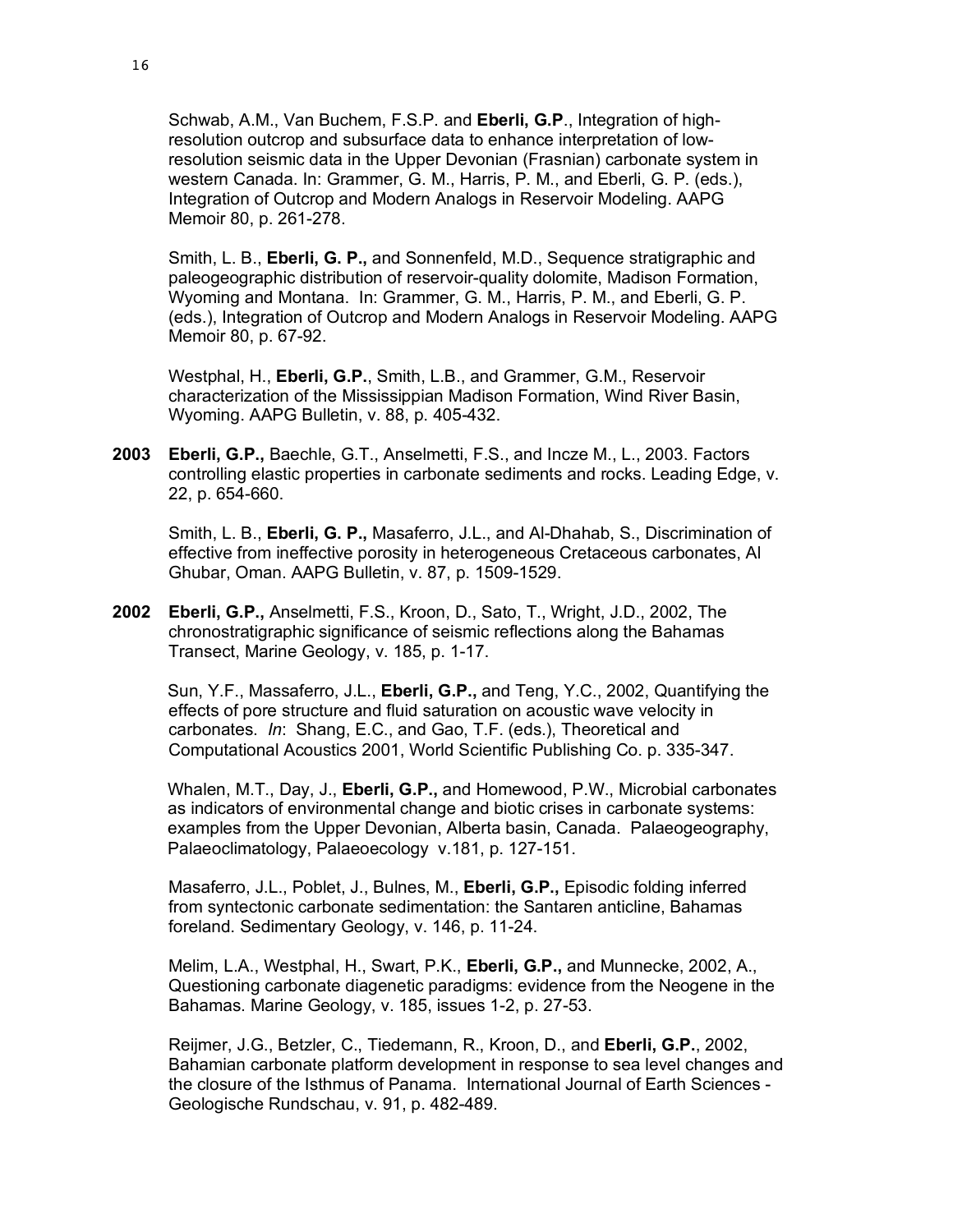**2001 Eberli, G.P.**, Anselmetti, F.S., Kenter, J.A.M., McNeill, D.F., Ginsburg R.N., Swart, P.K. and Melim, L.A., 2001, Calibration of seismic sequence stratigraphy with cores and logs. *In*: Ginsburg R.N. (ed.), Subsurface Geology of a Prograding Carbonate Platform Margin, Great Bahama Bank: Results of the Bahamas Drilling Project. SEPM Special Publication v. 70, p. 241-266.

Anselmetti, F. S. and **Eberli, G.P.**, Sonic velocity in carbonates - a combined product of depositional lithology and diagenetic alterations. *In*: Ginsburg R.N. (ed.), Subsurface Geology of a Prograding Carbonate Platform Margin, Great Bahama Bank: Results of the Bahamas Drilling Project. SEPM Special Publication v. 70, p. 193-216.

McNeill, D. F., **Eberli, G.P.**, Lidz, B.H., Swart, P.K. Kenter, J.A.M., Chronostratigaphy of prograding carbonate platform margins: A record of dynamic slope sedimentation, Western Great Bahama Bank. In: R.N. Ginsburg (Ed.), Subsurface geology of a prograding carbonate platform margin, Great Bahama Bank. SEPM Spec. Publ. 70, pp. 101-134.

Melim, L.A., Anselmetti, F. S. and **Eberli, G.P.,** The importance of pore type on permeability of Neogene carbonates, Great Bahama Bank. *In*: Ginsburg R.N. (ed.), Subsurface Geology of a Prograding Carbonate Platform Margin, Great Bahama Bank: Results of the Bahamas Drilling Project. SEPM Special Publication v. 70, p. 217-240.

**2000 Eberli, G.P.**, The record of Neogene sea-level changes in the prograding carbonates along the Bahamas Transect – Leg 166 synthesis. *In:* Swart, P.K., et al., (Eds.), Proceedings of the Ocean Drilling Program, Scientific Results: 166: College Station, TX (Ocean Drilling Program), p. 167-177.

**Eberli, G.P.**, Schwab, A.M., and Grammer, G.M., Anatomy of Ismay algal mound fields - a comparison of outcrop and 3-D seismic data, Paradox Basin, U.S.A. *In:* Homewood, P.W. and Eberli, G.P. (eds.) Genetic Stratigraphy on the Exploration and Production Scales: Case Studies from the Pennsylvanian of the Paradox Basin and the Upper Devonian of Alberta. Bull. Centr Rech. Elf Explor. Prod. Memoir v. 24, p. 93-107.

Anselmetti, F. S. **Eberli, G.P.**, and Ding, Z.-D., 2000, From the Great Bahama Bank into the Straits of Florida: A margin architecture controlled by sea level fluctuations and ocean currents. GSA Bulletin, 112: 829-844.

Bernet, K.H., **Eberli, G.P.,** and Gilli, A., 2000, Turbidite frequency and composition in the distal part of the Bahamas Transect. Proceedings ODP, Scientific Results, 166: College Station, TX (Ocean Drilling Program), p. 45-60.

Whalen, M.T., **Eberli, G.P.,** Van Buchem, F. S. P., and Mountjoy, E., and Homewood, P.W., Bypass margins, basin restricted wedges, and platform-tobasin correlation, Upper Devonian, Canadian Rocky Mountains: implications for sequence stratigraphy of carbonate platforms. Journal of Sedimentary Research, v. 70, p. 913-936.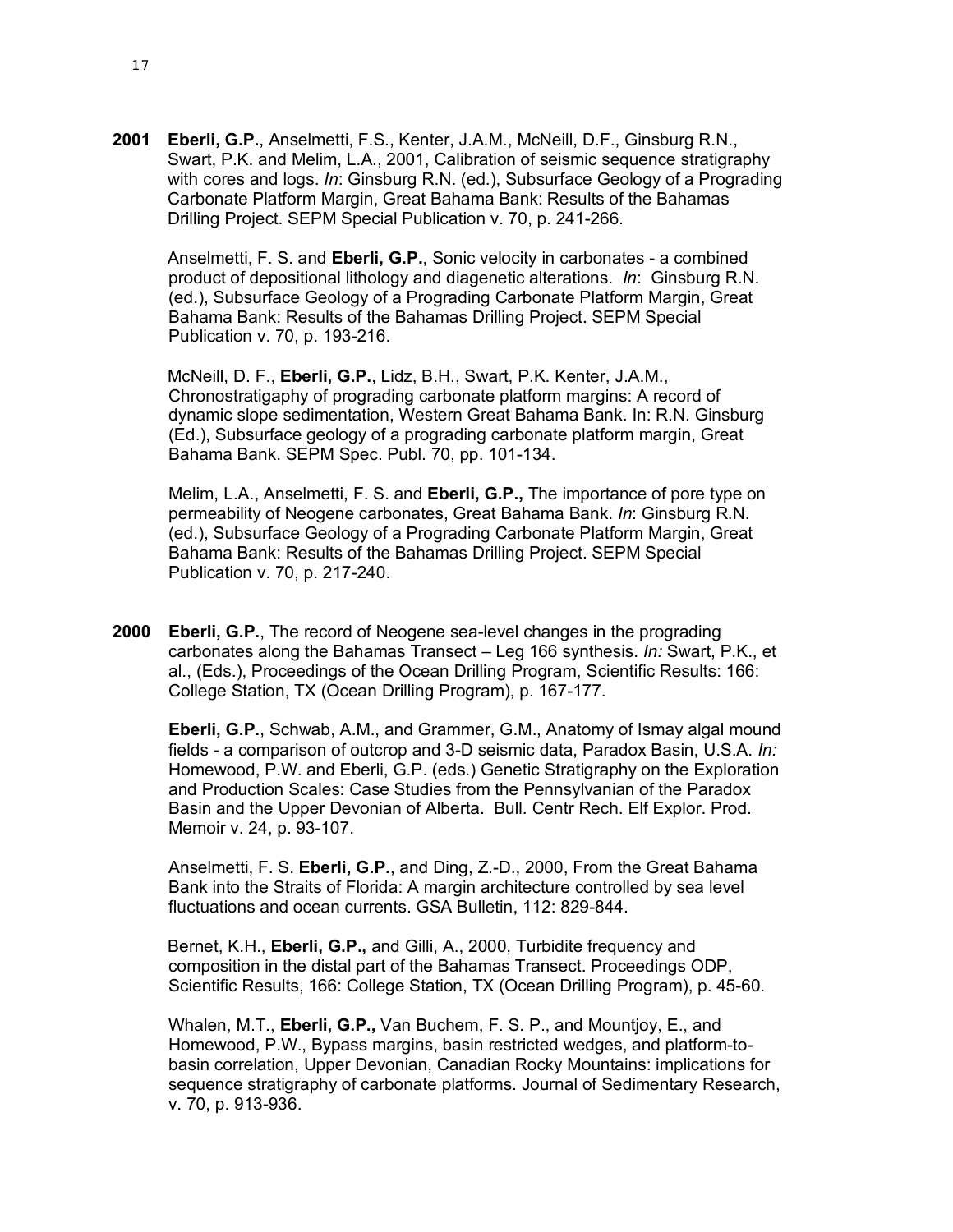Homewood, P.W. and **Eberli, G.P.**, Genetic Stratigraphy on the Exploration and Production Scales. *In:* Homewood, P.W. and Eberli, G.P. (eds.) Genetic Stratigraphy on the Exploration and Production Scales: Case Studies from the Pennsylvanian of the Paradox Basin and the Upper Devonian of Alberta . Bull. Centr Rech. Elf Explor. Prod. Memoir v. 24, p. 17-26.

Grammer, G. M., **Eberli, G.P.,** Van Buchem, F. S. P., Stevenson, G. M., and Homewood, P., Application of high resolution sequence stratigraphy in developing an exploration and production strategy for a mixed carbonate/siliciclastic system (Carboniferous) Paradox Basin, U.S.A., *In:* Homewood, P.W. and Eberli, G.P. (eds.) Genetic Stratigraphy on the Exploration and Production Scales: Case Studies from the Pennsylvanian of the Paradox Basin and the Upper Devonian of Alberta. Bull. Centr Rech. Elf Explor. Prod. Memoir v. 24, p. 29-68.

Melim, L.A., **Eberli, G.P.,** Walgenwitz, F., Diagenesis of the Miette Buildup, Devonian, Canda: Fabrics and variability. *In:* Homewood, P.W. and Eberli, G.P. (eds.) Genetic Stratigraphy on the Exploration and Production Scales: Case Studies from the Pennsylvanian of the Paradox Basin and the Upper Devonian of Alberta. Bull. Centr Rech. Elf Explor. Prod. Memoir v. 24, p. 269-287.

Whalen, M.T., **Eberli, G.P.,** Van Buchem, F. S. P., and Mountjoy, E., Facies models and architecture of upper carbonate platforms, Rocky Mountains, Alberta, Canada. *In:* Homewood, P.W. and Eberli, G.P. (eds.) Genetic Stratigraphy on the Exploration and Production Scales: Case Studies from the Pennsylvanian of the Paradox Basin and the Upper Devonian of Alberta. Bull. Centr Rech. Elf Explor. Prod. Memoir v. 24, p. 139-175.

Schwab, A.M., and **Eberli, G.P.**, Synthetic seismic model of the Miette buildup margin and a comparison to subsurface seismic data of the Redwater Reef margin. *In:* Homewood, P.W. and Eberli, G.P. (eds.) Genetic Stratigraphy on the Exploration and Production Scales: Case Studies from the Pennsylvanian of the Paradox Basin and the Upper Devonian of Alberta. Bull. Centr Rech. Elf Explor. Prod. Memoir v. 24, p. 203-222.

**1999** Anselmetti, F. S., and **Eberli, G.P.**, The velocity-deviation log: a tool to predict pore type and permeability trends in carbonate drill holes from sonic and porosity or density logs. AAPG Bulletin, v. 83/3, p. 450-466.

Betzler, C., Reijmer, J.J., Bernet, K.H., **Eberli, G.P.,** and Anselmetti, F.S., Sedimentary variations in space and time along the leeward flank of Great Bahama Bank (ODP Leg 166). Sedimentology, v. 46, p. 1127-1145.

Masaferro, J.L. and **G.P. Eberli,** Jurassic-Cenozoic structural evolution of southern Great Bahama Bank, southern Bahamas, *In*: P. Mann (ed.) "Caribbean Basins, Sedimentary Basins of the World, 4", Elsevier, Amsterdam, p. 167-193.

Masaferro, J.L., Poblet, J., Bulnes, M., **Eberli, G.P.,** Dixon, T.H., and McClay, K., Paleogene – Neogene/present day(?) growth detachment folding in the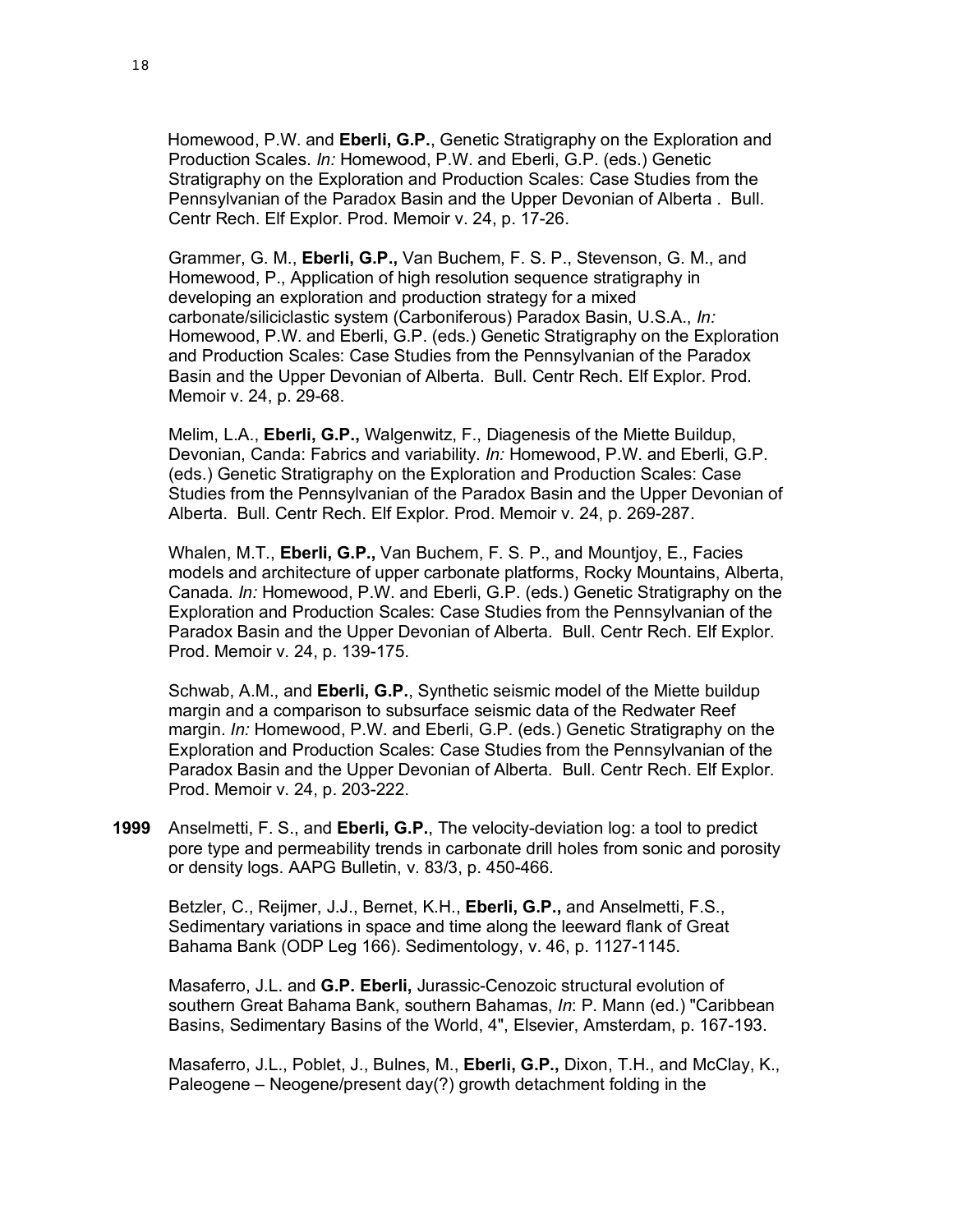Bahamian foreland in the Cuban fold and thrust belt. Journal of the Geological Society. v. 156, p. 617-631.

**1998** Anselmetti, F. S., Lüthi, S., and **Eberli, G.P.**, 1998. Quantitative characterization of carbonate porosity by digital image analyses. AAPG Bulletin, v. 82/10, p. 1815-1836.

Esker, D., **Eberli, G.P.**, and McNeill, D.F., The structural and sedimentological controls on the reoccupation of Quaternary incised valleys, southern lagoon of Belize. AAPG Bulletin, v. 82/11, p. 2075-2109.

Grammer, G.M., and **Eberli, G.P.**, Exploration and production scale lateral variability in phylloid algal mound and associated reservoir facies, Paradox Basin, SE Utah. *In*: D.M. Cox (ed.), Upper Pennsylvanian and Wolfcampian Mixed Carbonate –Siliciclastic Systems. West Texas Geological Society Publication #98-104, p. 139-151.

Vecsei, A., Sanders, D., Bernoulli, D., **Eberli, G.P.**, Pignatti, J.S., Sequence stratigraphy and evolution of the Maiella carbonate platform margin, Cretaceous to Miocene, Italy, *In:* The Mesozoic and Cenozoic sequence stratigraphy of European basins. SEPM Special Publication 60. P. 53 – 74.

**1997** Anselmetti, F. S. and **Eberli, G.P.**, 1997, Sonic velocity in carbonate sediments and rocks. *In:* Marfurt, F.J. and Palaz, A. (eds.) Carbonate Seismology: SEG Geophysical Developments Series 6, p. 53-74.

Anselmetti, F. S., **Eberli, G.P.**, and Bernoulli, D., Seismic modeling of a carbonate platform margin (Montagna della Maiella, Italy): variations in seismic facies and implications for sequence stratigraphy. *In:* Marfurt, F.J. and Palaz, A. (eds.) Carbonate Seismology: SEG Geophysical Developments Series 6, p. 373- 406.

**Eberli, G.P.**, Swart, P.K., Malone, M., et al., (1997) Proceedings ODP, Init. Repts., 166: College Station, TX (Ocean Drilling Program), 850 pp.

**Eberli, G.P.**, Swart, P.K., McNeill, D.F., Kenter J.A.M., Anselmetti, F. S., Melim, L.A., and Ginsburg R.N., 1997, A synopsis of the Bahamas Drilling Project: results from two deep core borings drilled on the Great Bahama Bank. *In*: Eberli, G.P., Swart, P.K., Malone, M., et al., Proc. ODP, Init. Repts., 166: College Station, TX (Ocean Drilling Program), p. 23-42.

Gonzalez, R., and **Eberli, G.P.,** Sediment transport and sedimentary structures in a carbonate tidal inlet; Lee Stocking Island, Exumas Islands, Bahamas: Sedimentology v. 44, p. 1015-1030

Anselmetti, F. S., von Salis, G.A., Cunningham, K.J., and **Eberli, G.P.**, Controls and distribution of sonic velocity in Neogene carbonates and siliciclastics from the subsurface of the Florida Keys: implications for seismic reflectivity. Marine Geology, v. 144, p. 9-31.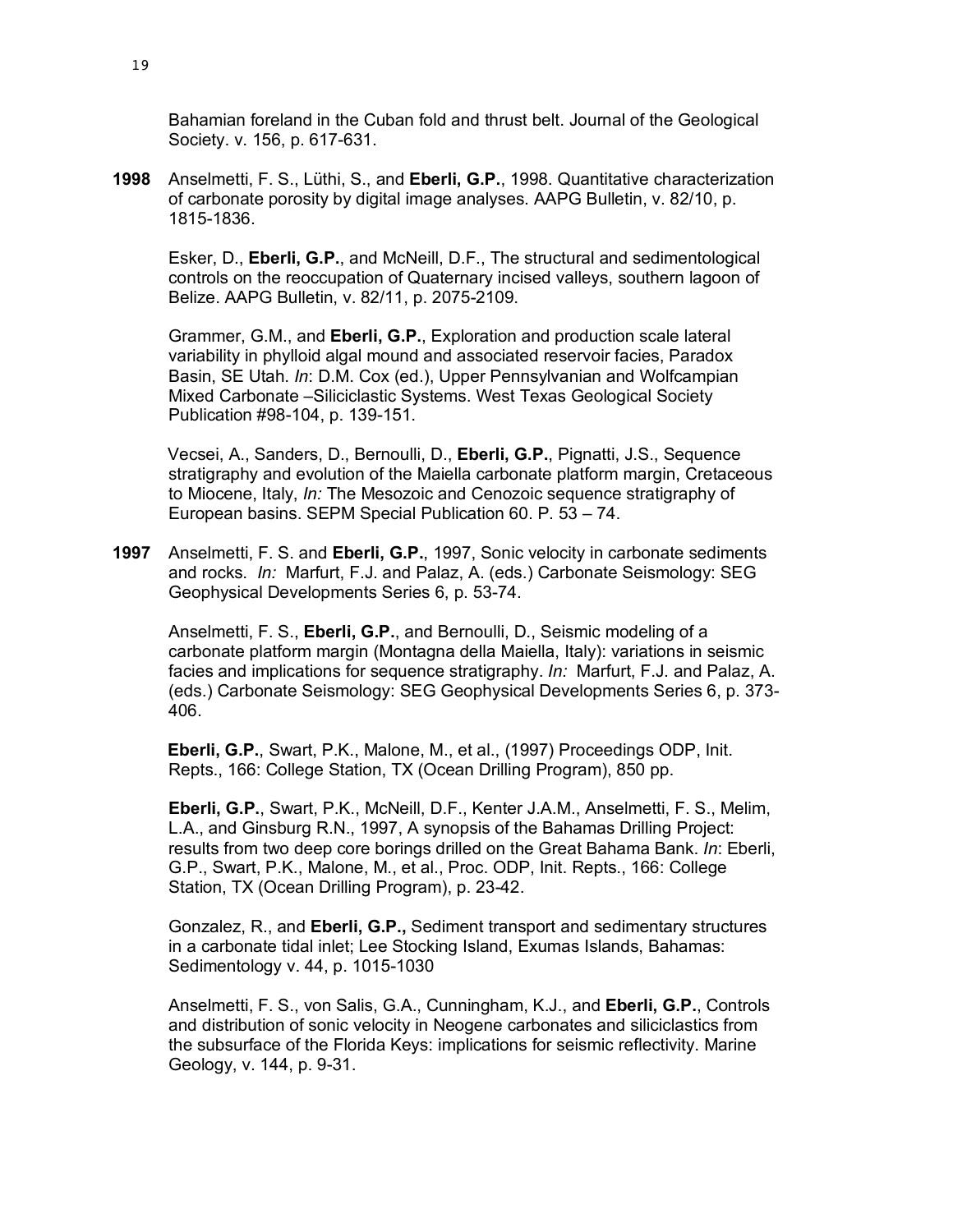**1996** Grammer, G.M., **Eberli, G.P.**, Van Buchem F.S.P., Stevenson, G.M., and Homewood, P., Application of high-resolution sequence stratigraphy to evaluate lateral variability in outcrop and subsurface - Desert Creek and Ismay intervals, Paradox Basin. In: M.W. Longman and M.D. Sonnenfeld (eds.), Paleozoic Systems of the Rocky Mountain Region. Rocky Mountain Section, SEPM Special Publication, p. 235-266.

Mutti, M., Bernoulli, D., **Eberli, G.P.**, Sanders, D.G.K. and Vecsei, A., Facies associations and timing of progradation with respect to sea level cycles in an Upper Cretaceous platform margin (Orfento Supersequence, Maiella, Italy). Journal of Sedimentary Research. v. 66, p. 781-799.

Van Buchem, F.S.P., **Eberli, G.P.**, Whalen, M.T., Mountjoy, E., and Homewood, P., Basinal geochemical cycles and platform margin geometries in the upper Devonian carbonate system of western Canada. Bulletin de la Société Géologique France. v. 167/6, p. 19-33.

Van Buchem F.S.P., Razin, P., Homewood, P. W., Philip, J.M., **Eberli, G.P.**, Platel, J.-P., Roger, J., Eschard, R., Desaubliaux, G.M.J., Boisseau, T., Leduc, J.-P., Labourdette, R., and Cantaloube, S., High resolution sequence stratigraphy of the Natih Formation (Cenomanian/Turonian) in northern Oman: distribution of source rocks and reservoir facies. GeoArabia, v.1, p. 65-91.

- **1994 Eberli, G.P.**, Kendall, C.G.St., Moore P., Whittle, G.L. and Canon R., Testing a seismic interpretation of the Great Bahama Bank with a computer simulation. American Association of Petroleum Geologists Bulletin, v. 78/6, p. 981-1004.
- **1993 Eberli, G.P.**, Bernoulli, D., Sanders, D., Vecsei, A., From aggradation to progradation: the Maiella platform (Abruzzi, Italy). *in* Simo, J.T., Scott, R.W. and Masse, J.-P. (eds.), Cretaceous Carbonate Platforms. American Association of Petroleum Geologists Memoir 56, p. 213-232.

Anselmetti, F. S. and **Eberli, G.P.**, Controls on sonic velocity in carbonate rocks. In: R.C. Liebermann (ed.) PAGEOH, Pure and Applied Geophysics, v. 141, No: 2/3, p. 287-323.

- **1992** Bernoulli, D., **Eberli, G.P.**, Pignatti, J.S., Sanders, D., and Vecsei, A., 1992, Sequence stratigraphy of the Montagna della Maiella. Societa Geologica Italiana. p.85 - 109.
- **1991 Eberli, G.P.**, 1991, Calcareous turbidites and their relationship to sea-level fluctuations and tectonism. *in* Einsele G., Ricken W., Seilacher A. (eds.), Cycles and events in stratigraphy. Springer Verlag. p. 340-359.

**Eberli, G.P.**, Growth and demise of isolated carbonate platforms: Bahamian controversies. *in* Müller et al. (eds.), Controversies in Modern Geology. Academic Press. p. 231 -248.

Ginsburg, R.N., Harris, P.M., **Eberli, G.P.** and Swart, P.K., The growth potential of a bypass margin, Great Bahama Bank. Journal of Sedimentary Geology, v. 61/6, p. 976-987.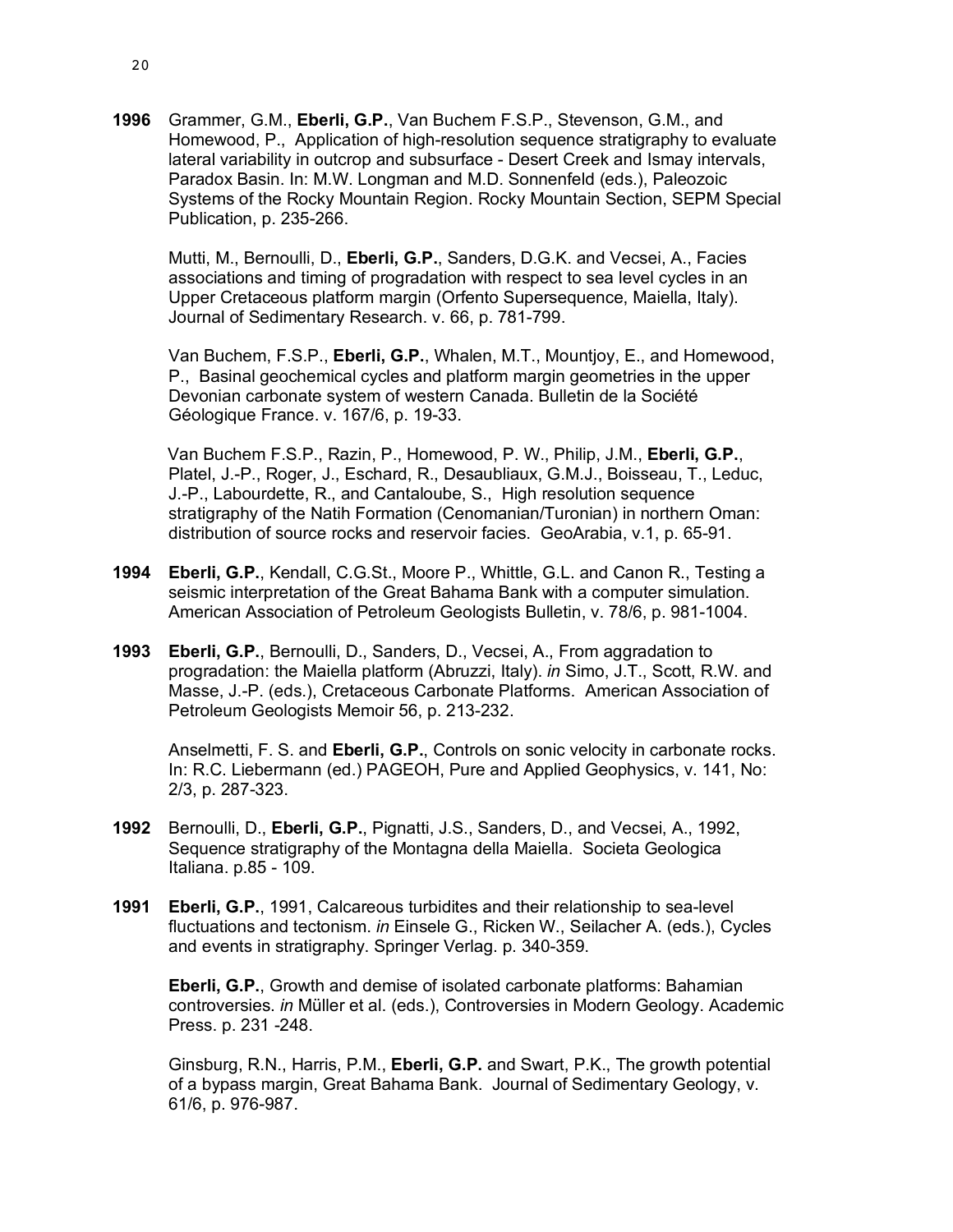- **1990** Froitzheim, N. and **Eberli, G.P.,** Extensional detachment faulting in the evolution of a Tethys passive continental margin (Eastern Alps, Switzerland). Geological Society of America Bulletin. v. 102, p. 1297-1308.
- **1989 Eberli, G.P.** and Ginsburg, R.N., 1989, Cenozoic progradation of NW Great Bahama Bank - A record of lateral platform growth and sea-level fluctuations. In: "Controls on Carbonate Platform and Basin Evolution", P.D. Crevello et al. (eds.), SEPM Special Publication 44, p. 339-355.
- **1988 Eberli, G.P.**, The evolution of the Southern continental margin of the Jurassic Tethys ocean as recorded in the Allgäu Formation of the Austroalpine nappes of Graubünden (Switzerland). Eclogae Geologicae Helvetiae, v. 81, p. 175-214.

**Eberli, G.P.** and Ginsburg, R.N. Aggrading and prograding infill of buried Cenozoic seaways, Northwestern Great Bahama Bank. In: A.W. Bally, ed., Atlas of Seismic Stratigraphy. American Association of Petroleum Geologists Studies in Geology Series # 27, vol. 2., p. 97-103.

**Eberli, G.P.**, Physical properties of carbonate turbidite sequences surrounding the Bahamas - Implications for slope stability and fluid movements. In: Austin, J.A.,Jr., Schlager, W., et al., Proceedings of the Ocean Drilling Program, Scientific results, v. 101. p. 305-326.

**1987 Eberli, G.P.**, and Ginsburg, R.N., Segmentation and coalescence of platforms, Tertiary, NW Great Bahama Bank. Geology, v. 15, p. 75-79.

**Eberli, G.P.,** Carbonate turbidite sequences in rift-basins of the Jurassic Tethys Ocean (Eastern Alps, Switzerland). Sedimentology, v. 34, p. 363-388.

**Eberli, G.P.** and Ginsburg, R.N., Reply to Comment on "Segmentation and coalescence of platforms, Tertiary, NW Great Bahama Bank". Geology, v. 15, p. 1082.

McKenzie, J.A. and **Eberli, G.P.**, Indications for abrupt Holocene climatic change: Oxygen-isotope stratigraphy of cored sediments from Great Salt Lake, Utah. In: W.H. Berger & L.D. Labeyrie, (eds.), Abrupt Climatic Change. D. Reidel Publishing Company, Dordrecht, Boston, Lancaster, Tokyo, p. 127-136.

- **1986** Austin, J.A.,Jr., Schlager, W., Palmer, A., Comet, P.A., Droxler, A., **Eberli, G.P.**, Freeman-Lynde, R., Fulthrope, C.S., Harwood, G., Kuhn, G., Lavoie, D., Leckie, R.M., Mellilo, A.J., Moore, A., Mullins, H.T., Ravenne, C., Sager, W., Swart., P.K., Verbeek, J.W., Watkins, D.K., Williams, C., Proceedings of the Ocean Drilling Program, Part A - Initial Reports. Vol. 101, U.S. Government Printing Office, Washington D.C., p. 1-569.
- **1985** McKenzie, J.A., and **Eberli, G.P.**, Late Holocene lake-level fluctuations of Great Salt Lake (Utah) as deduced from oxygen-isotope and carbonate contents of cored sediments. In: P.A. Kay & H.F. Diaz, eds., Proceedings from Workshop on Problems of and Prospects for Predicting Great Salt Lake Levels. Center for Public Affairs and Administration, University of Utah, p. 25-39.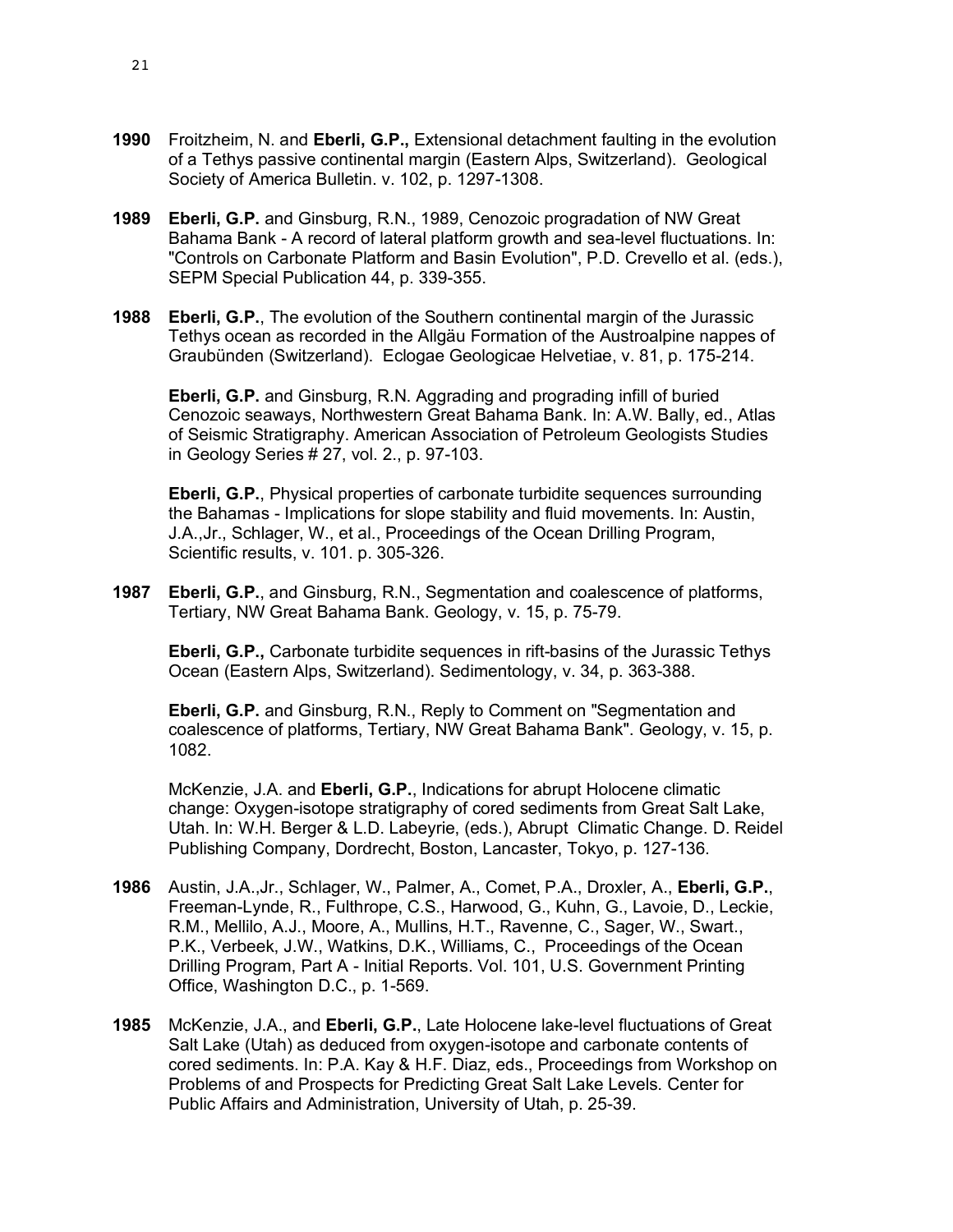Schlager, W. and Austin, J.A.,Jr., Comet, P.A., Droxler, A., **Eberli, G.P.**, Freeman-Lynde, R., Fulthrope, C.S. Harwood, G., Kuhn, G., Lavoie, D., Leckie, R.M., Mellilo, A.J., Moore, A., Mullins, H.T., Palmer, A., Ravenne, C., Sager, W., Swart, P.K., Verbeek, J.W., Watkins, D.K., Williams, C. The rise and fall of carbonate platforms in the Bahamas. Nature, v. 315, p. 632-633.

Scientific Shipboard Party Leg 101 of the Ocean Drilling Program explores the Bahamas. Geotimes, Nov. 85, p. 12-15.

**1984 Eberli, G.P.** Water content and bulk density of ZÜBO sediments. In: K.J. Hsü & K. Kelts, eds., Quaternary Geology of Lake Zürich: An Interdisciplinary Investigation by Deep-Lake Drilling. Contribution to Sedimentology, Schweizerbart'sche Verlagsbuchhandlung, p. 115-124.

Lister, G.S., Giovanoli, F., **Eberli, G.P.**, Finckh, P., Finger, W. He, Q., Heim, C., Hsü, K.J., Kelts, K., Peng, C., Sidler, C. and Zhao, X., Late Quaternary sediments in Lake Zürich, Switzerland. Environmental Geology, v. 5, p. 191-205.

## **BOOKS EDITED**

- **2010** Westphal, H., Riegl, B., **Eberli G.P.,** (eds.) Carbonate Depositional Systems: Assessing Dimensions and Controlling Parameters – The Bahamas, Belize and Persian/Arabian Gulf. Springer Verlag, pp235.
- **2009** Swart, P.K., **Eberli G.P.,** McKenzie J.A., (eds.) Perspectives in Carbonate Geology. Special Publication Int. Assoc. Sedimentology, v. 41, 387pp
- **2004** Grammer, G. M., Harris, P. M., and **Eberli, G. P.** (eds.), Integration of Outcrop and Modern Analogs in Reservoir Modeling. AAPG Memoir 80, 321pp.

**Eberli, G.P.**, Massaferro, J.L., and Sarg, J.F., (eds.), Seismic Imaging of Carbonate Reservoirs and Systems. AAPG Memoir 81, 287pp.

**2000** Homewood, P.W. and Eberli, G.P. (eds.) Genetic Stratigraphy on the Exploration and Production Scales: Case Studies from the Pennsylvanian of the Paradox Basin and the Upper Devonian of Alberta . Bull. Centr Rech. Elf Explor. Prod. Memoir v. 24, 290pp.

Swart, P.K., **Eberli, G.P.**, Malone, M.J., and Sarg, J.K., (Eds.), Proceedings of the Ocean Drilling Program, Scientific Results: 166: College Station, TX (Ocean Drilling Program)

**1997 Eberli, G.P.**, Swart, P.K., Malone, M., et al., Proceedings ODP, Init. Repts., 166: College Station, TX (Ocean Drilling Program), 850 pp.

## **NON-REVIEWED PUBLICATIONS (BOOK CHAPTERS, REPORTS, GUIDEBOOKS, and EXTENDED ABSTRACTS)**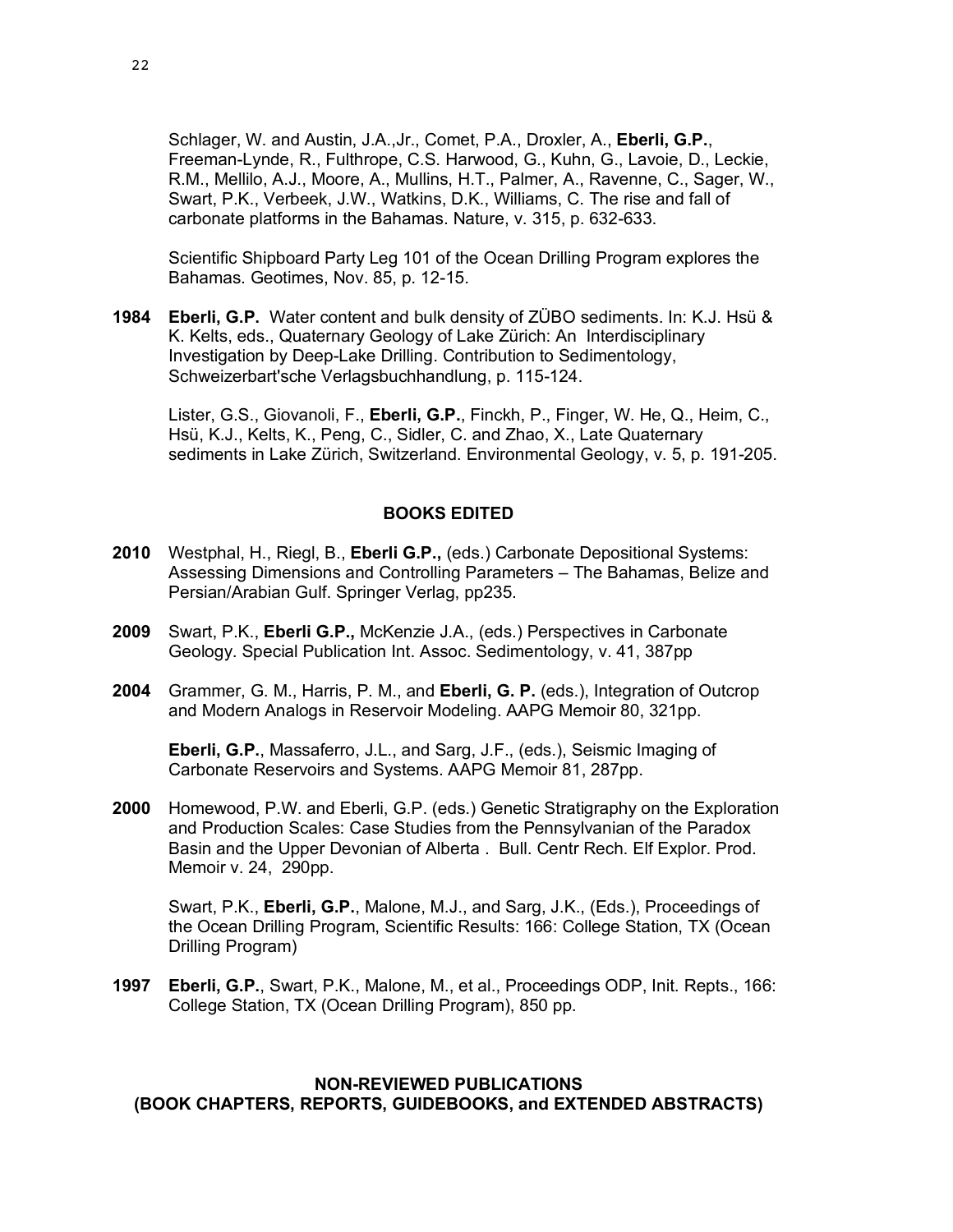- **2018** Rodriguez Blanco, L., **Eberli, G.P.** Swart, P.K., Weger, R.J. and Tegnalia, M., 2018, Stable isotope signature of the Tithonian-Valangian strata of the Vaca Muerta-Quintuco system in the Neuquen Basin. 10º Congreso de Exploración y Desarrollo de Hidrocarburos Simposio de Recursos No Convencionales: Hacia una Nueva Convención. Mendoza. Argentina, IAPG p. 43-59
- **2017 Eberli G.P.,** 2017, The Importance of Unconformities in Sequence Stratigraphy. GCSSEPM 37<sup>th</sup> Annual Bob. F. Perkins Research Conference, p. 42–50.

**Eberli, G.P**., Weger, R.J., Tenaglia, M., Rueda, L., Rodriguez Blanco, L., Zeller, M., McNeill, D.F., Murray, S., and Swart, P.K., 2017, The Unconventioal Play in the Neuquén Basin, Argentina – Insights from the Outcrop for the Subsurface. Extended Abstract, URTeC 2687581 July 24-26, 2017 Austin, TX.

Rodriguez Blanco, L., **Eberli, G.P.** and Weger, R.J. ,2017, Distribution and Source of Carbonate-Rich Intervals within the Vaca Muerta Formation. XX Congreso Geológico Argentino, Tucumán, Argentina. Actas Simposio Geología de la Formación Vaca Muerta, p. 135-138,Tucumán, Argentina.

Weger, R.J., Rodriguez Blanco, L., **Eberli, G.P**., 2017, A basinal reference section and lateral variability of the Vaca Muerta formation in the Neuquén Basin, Argentina. XX Congreso Geológico Argentino, Tucumán, Argentina. Actas Simposio Geología de la Formación Vaca Muerta, p. 179-184,Tucumán, Argentina.

**2016** Betzler C, Eberli GP, Alvarez Zarikian CA, Alonso-García M, Bialik OM, Blättler CL,Guo JA, Haffen S, Horozal S, Inoue M, Jovane L, Kroon D, Lanci L, Laya JC, Ling Hui Mee A, Lüdmann T, Nakakuni M, Nath BN, Niino K, Petruny LM, Pratiwi SD, Reijmer JJG, Reolid J, Slagle AL, Sloss CR, Su X, Swart PK, Wright JD, Yao Z, Young JR (2017) Expedition 359 summary. In: Betzler C, Eberli GP, Alvarez Zarikian CA, the Expedition 359 Scientists, Maldives Monsoon and Sea Level (eds) Proceedings of the International Ocean Discovery Program, vol 359. International Ocean Discover http://dx.doi.org/10.14379/iodp.pr.359.2016

Jackson, K. L., **G. P. Eberli**, K. Cantwell, and R. Avissar, 2016, Rapid Assessment of the Impact of Hurricane Irene on the Depositional Environments of the Bahamas, in Glumac, B., and Savarese, M., eds. Proceedings of the 16th Symposium on the Geology of the Bahamas and other Carbonate Regions, Gerace Research Centre, San Salvador, Bahamas, p. 254-262.

**2014** Massaferro, J.L., Zeller, M., Giunta, D.L., Sagasti, G., and Eberli, G.P., 2014, Evolución del Sistema Mixto Tithoniano-Valanginiano (Formaciones Vaca Muerta, Quintuco y Equivalentes) a Partir de Estudios de Afloramientos y subsuelo, Centro- Sur de la Cuenca Neuquina. IAPG, IX Congreso de Exploración y Desarrollo de Hidrocarburos, Mendoza: Simposio de Recurcos No Convencionales, p. 251 – 274.

Zeller, M., K. Eberli, G.P., Weger, R.J., Giunta, D.L. and Massaferro, J.L., 2014. Seismic Expressions of The Quintuco – Vaca Muerta System Based on Outcrop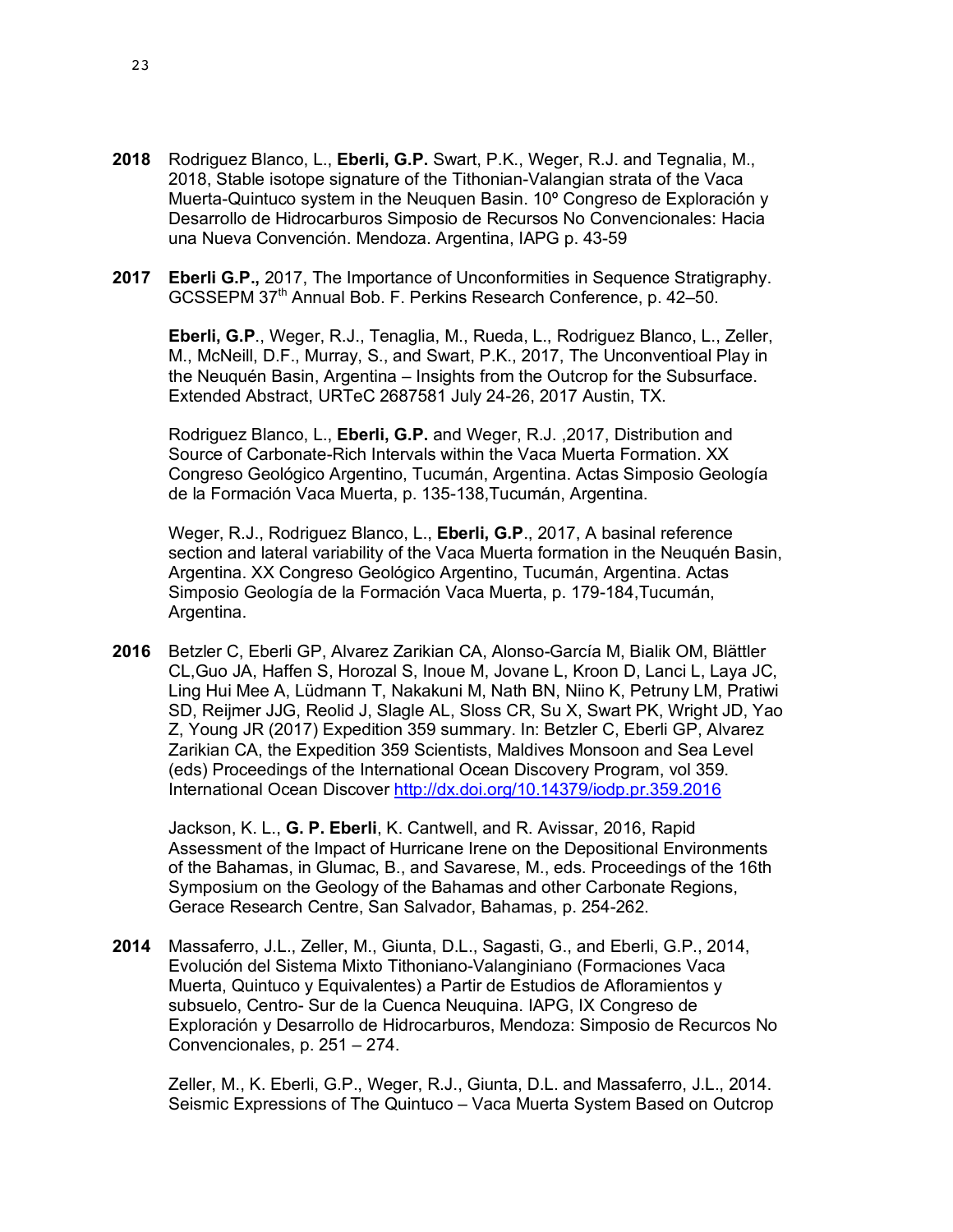Facies and Geometry. IAPG, IX Congreso de Exploración y Desarrollo de Hidrocarburos, Mendoza: Trabajos Technicos, Tomo II, p. 209 – 224.

**2013** Correa, T.B.S., Grasmueck, M., **Eberli, G.P**., Verwer, K., Purkis, S. J: Deep Acoustic Applications. In: Goodman, J. A. E., Purkis, S.J., Phinn, S. R. (eds.) *Coral Reef Remote Sensing,* Springer Netherlands, p. 253-282. doi.org/10.1007/978-90-481-9292-2\_10

C. Betzler, S. Lindhorst, T. Lüdmann, F. V. Borstel, M. Büld, E. Djamlan, **G. Eberli,** J. Eversheim, A. Jentzen, F. Keizer, J. Ludwig, J. Möbius, M. Paulat, S. Reiche, J. Reijmer, J. Reolid, L. Schiebel, I. Schutter, L. Ulferts, S. Winter, D. Wolf, M. Wunsch, H. Rentsch, A. Raeke (2014) CICARB - Cruise No. M95 – March 29 – April 25, 2013 – Kingston (Jamaica) – Pointe à Pitre (Guadeloupe). METEOR-Berichte, M95, 36 pp., DFG-Senatskommission für Ozeanographie, DOI:10.2312/cr\_m95

**2012** Hebbeln D., Wienberg, C. Beuck, L., Dehning, K., Dullo, W.-C., Eberli, G.P. Freiwald, A., Glogowski, S. Garlichs, T., Jansen, F., Joseph, N., Klann, M., Matos, L., Nowald, N., Reyes, H., Ruhland, G., Taviani, M. Wilke, T., Wilsenack, M., Wintersteller P., 2012, Report and preliminary results of R/V Maria S. Merian cruise MSM20-4. WACOM – West Atlantic Cold Water Ecosystems: The West Side Story. Bridgetown –Freeport, 14 March – 7 April, 2012. Berichte, MARUM – Zentrum für Marine Umweltwissenschaften, Fachbereich Geowissenschaften, Universität Bremen, No. 290, pp. 120, ISSN 0931-0800.

Van Ee, N. J., Cooper, K.E., Kaufman, D.S., **Eberli, G.P.,** Evaluation of Amino Acid Racemization Variability in Quaternary Corals. Proceedings of the 12th International Coral Reef Symposium, Cairns, Australia, 9-13 July 2012, p. 1-5.

**2010** Bergman, K.L., Westphal, H., Janson, X., Poiriez, A., and **Eberli, G.P.**, 2010, Controlling parameters on facies geometries of the Bahamas, an isolatd carbonate platform environment. *In:* Westphal, H., Riegl, B., Eberli G.P., (eds.) Carbonate Depositional Systems: Assessing Dimensions and Controlling Parameters – The Bahamas, Belize and Persian/Arabian Gulf. Springer Verlag, p. 5-80.

McNeill, D.F., Janson, X., Bergman, K.L. and **Eberli G.P.,** 2010, Belize: a modern example of mixed carbonate-siliciclastic shelf. *In:* Westphal, H., Riegl, B., Eberli G.P., (eds.) Carbonate Depositional Systems: Assessing Dimensions and Controlling Parameters – The Bahamas, Belize and Persian/Arabian Gulf. Springer Verlag, p. 81-143.

**Eberli G.P.,** and Westphal, H. Summary: The depositional systems of the Bahamas, Belize Lagoon and the Gulf compared. *In:* Westphal, H., Riegl, B., Eberli G.P., (eds.) Carbonate Depositional Systems: Assessing Dimensions and Controlling Parameters – The Bahamas, Belize and Persian/Arabian Gulf. Springer Verlag, p. 215-229.

**2009** Fabricius, I.L. and **Eberli G.P.,** 2009, "Dispersion of elastic waves in carbonate rocks.," SEG Technical Program Expanded Abstracts : 1955-1959.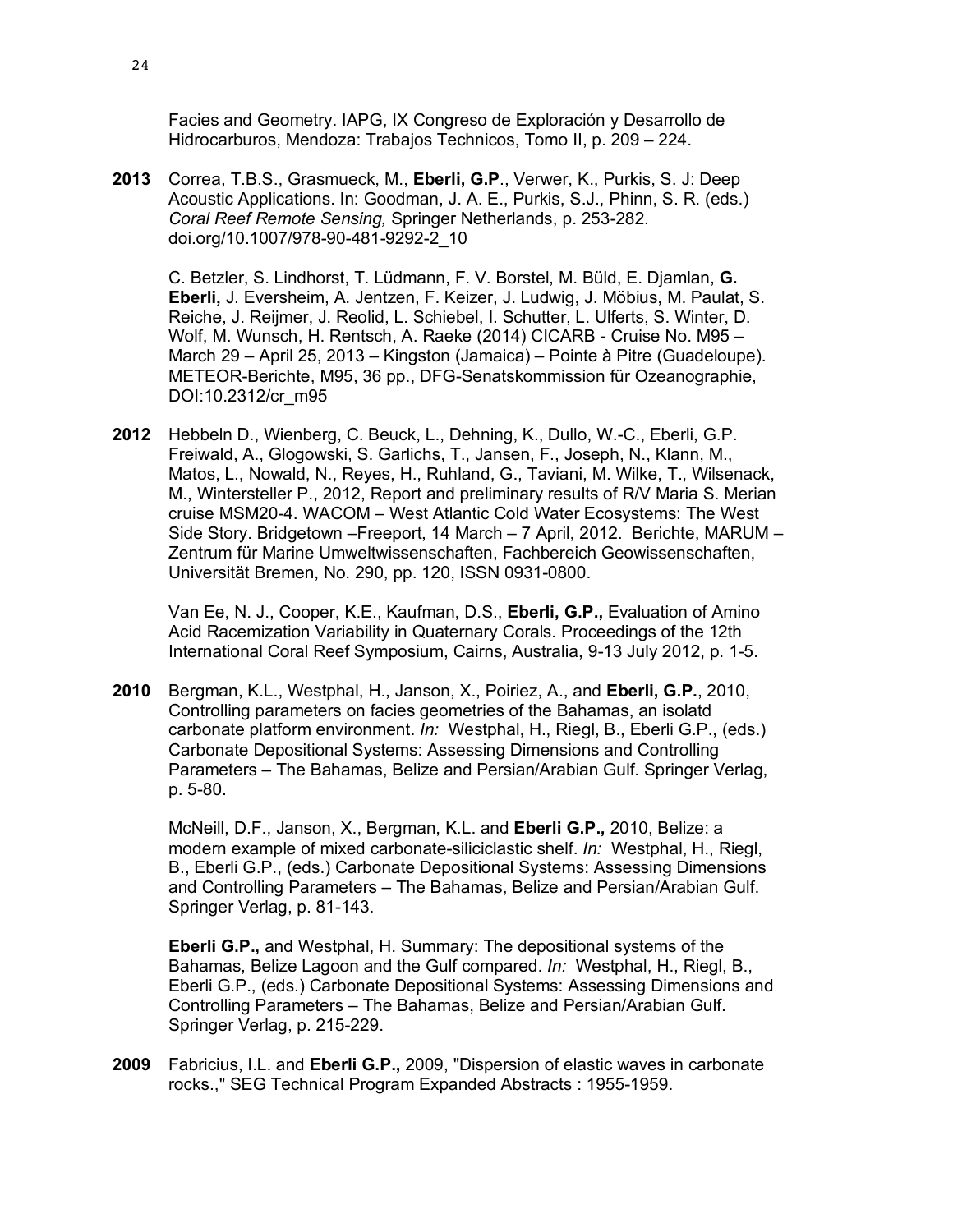- **2008** Knackstedt, M., Sok, R.M., Sheppard, A., Latham, S., Madadi, M., Arns, C., Baechle, G., and **Eberli G.P**., 2008. Probing Pore Systems in Carbonates: Correlations to Petrophysical Properties. SPWLA 49th Annual Logging Symposium Edinburgh, Scotland, Extended Abstract p. 1-17.
- **2007** M. Grasmueck, **Eberli, G.P**. Correa, T.B.S., Viggiano, D.A. , Luo, J., Reed, J.K., Wright, A.E. and Pomponi, S.A. (2007) AUV-Based Environmental Characterization of Deep-Water Coral Mounds in the Straits of Florida. OTC 18510, Houston, p. 1-11.
- **2006** Cruz, F. E. G., **Eberli, G. P**., and Byrnes, A. P., Petrophysical heterogeneity of a Pleistocene oolitic shoal: lessons for ancient reservoirs. *in* Slatt, R. M., Rosen, N. C., Bowman, M., Castagna, J., Good, T., Loucks, R., Latimer, R., Scheihing, M., and Smith, R., (eds.), 26th Annual GCSSEPM Foundation Bob F. Perkins Research Conference, Houston TX, CD-ROM.
- **2004 Eberli, G.P.**, Massaferro, J.L., Sarg, J.F., Introduction Seismic Images of Carbonate Reservoirs and Systems. *In* Eberli, G.P., Massaferro, J.L., Sarg, J.F. (eds.) Seismic Imaging of Carbonate Reservoirs and Systems, AAPG Memoir 81, p. 1-9.

**Eberli, G.P.**, Baechle, G.T., Weger, R, Shuaiba RQ and Acoustic Properties Model. Phase 1 Report, Petroleum Development of Oman, pp. 80.

Ehrenberg, S. N., **G. P. Eberli**, and G.L. Bracco Gartner, 2004, Data report: Porosity and permeability of Miocene carbonate platforms on the Marion Plateau, ODP Leg 194: in Anselmetti, F.S., A.R. Isern, P. Blum, and C. Betzler eds: Proc. ODP, Sci. Results 194, 1–217 [Online]. Available from World Wide Web: <http://wwwodp. tamu.edu/publications/194\_SR/

- **2002** Massaferro, J.L., Anselmetti, F.S., **Eberli, G.P.,** Baechle, G., Bracco Gartner, G. and Sun, Y.-F., Effects of Pore Types on Velocity and Permeability in Carbonates. EP Newsletter Nov 2002, Special Publication "Petrophysics". p.37- 39.
- **2001** Grammer, G.M., Harris, P.M., and **Eberli, G.P.**, Carbonate platforms: Exploration – and production-scale insight from modern analogs in the Bahamas. Leading Edge, v. 20/3, p. 252-261
- **2000** Grammer, G.M., and **Eberli, G.P.**, Exploration and production scale lateral variability in phylloid-algal-mound and associated reservoir facies, Paradox Basin, southeastern Utah. Oklahoma Geological Survey, Circular 101, p. 259- 268.
- **1999 Eberli, G.P.**, Westphal, H., Bergman, K.L., Janson, X., Poiriez, A., Assessing dimensions and controlling parameters in carbonate depositional systems. Research Report for S.I.E.P. – R.T.S., pp. 204.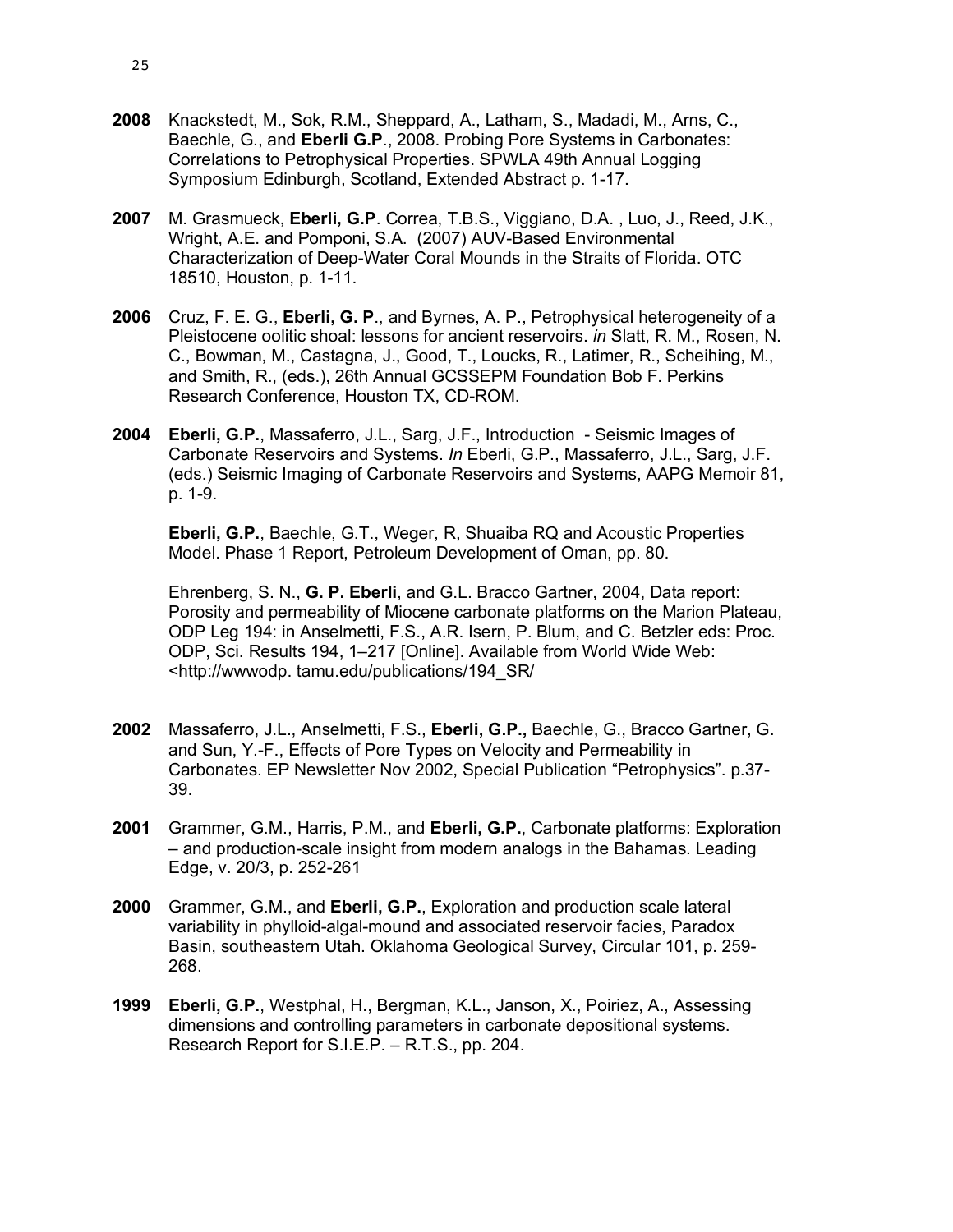**1998 Eberli, G.P.,** Grammer, G.M., and Harris, P.M., Sequence Stratigraphy and Reservoir Distribution in a Modern Carbonate Platform. American Association of Petroleum Geologists Core Workshop and Field Seminar, Guidebook, pp. 238.

**Eberli, G.P.,** Seismic facies and sequence analysis of carbonate depositional systems. Short Course Notes prepared for Texaco Inc. pp175.

**1997 Eberli, G.P.,** Anselmetti, F. S., Melim, L.A., Kenter, J.A.M., Facies, diagenesis and petrophysics of a prograding carbonate platform margin, Neogene, Great Bahama Bank. Core Conference, CSPG-SEPM Joint Convention, p. 471-490.

**Eberli, G.P.** and Flavio S. Anselmetti**,** New Insights into the Petrophysics, Diagenesis and Seismic Stratigraphy in Prograding Carbonates – Results from the Bahamas Transect. Short Course Notes prepared for Chevron (ITGCO).

**1996** Bernoulli, D., Anselmetti, F. S., **Eberli, G.P.**, Mutti, M., Pignatti, J.S., Sanders, D.G.K., and Vecsei, A., Montangna della Maiella: the sedimentary and sequential evolution of a Bahamian-type carbonate platform of the South-Tethyan continental margin. Memoria Societa Geologica Italiana, v. 51, p. 7-12.

McNeill, D.F., Cunningham, K.J., Guertin, L.A., Melim, L.A., Warzeski, E.R., Anselmetti, F.S., Ginsburg, R.N., **Eberli, G.P.**, and Swart, P.K. Data report: Tertiary-Quaternary cores from the Florida Keys and Everglades.Miami Geological Society, 98 p.

**1995 Eberli, G.P.**, Anselmetti, F.S. and Swart, P.K., Safety Package for Leg 166: The Bahamas Transect: Neogene/Quaternary sea-level fluctuations and fluid flow in a carbonate platform, pp.102.

**Eberli, G.P.** and P. Homewood, Project Summary: Mixed Carbonate/Siliciclastic System Project Miette and Ancient Wall Buildups (Devonian), Alberta Basin, Canada, and Paradox Basin (Pennsylvanian), Utah, USA. Report to Elf Aquitaine, pp. 70.

G.M. Grammer and **Eberli, G.P.**, Application of high resolution sequence stratigraphy in developing an exploration and production strategy for a mixed carbonate/siliciclastic system (Carboniferous), Paradox Basin, U.S.A. Report to Elf Aquitaine, pp. 70.

Whalen, M.T. and **Eberli, G.P.**, Sedimentology, sequence stratigraphy, and platform-to-basin correlation of the Upper Devonian Miette and Ancient Wall build-ups: Rocky Mountains, Alberta, Canada. Report to Elf Aquitaine, pp.104.

- **1994** Van Buchem, F.S.P., **Eberli, G.P.**, Whalen M.T., Mountjoy E.W., Homewood P., High Resolution sequence stratigraphy of the Upper Devonian of Alberta, Canada, Progress Report printed at "T.F.P." Paris, pp. 40.
- **1992** Eberli G.P. and G.M. Grammer, Search for a project in mixed carbonate/siliciclastic systems. Report to Elf/Aquitaine, pp. 118.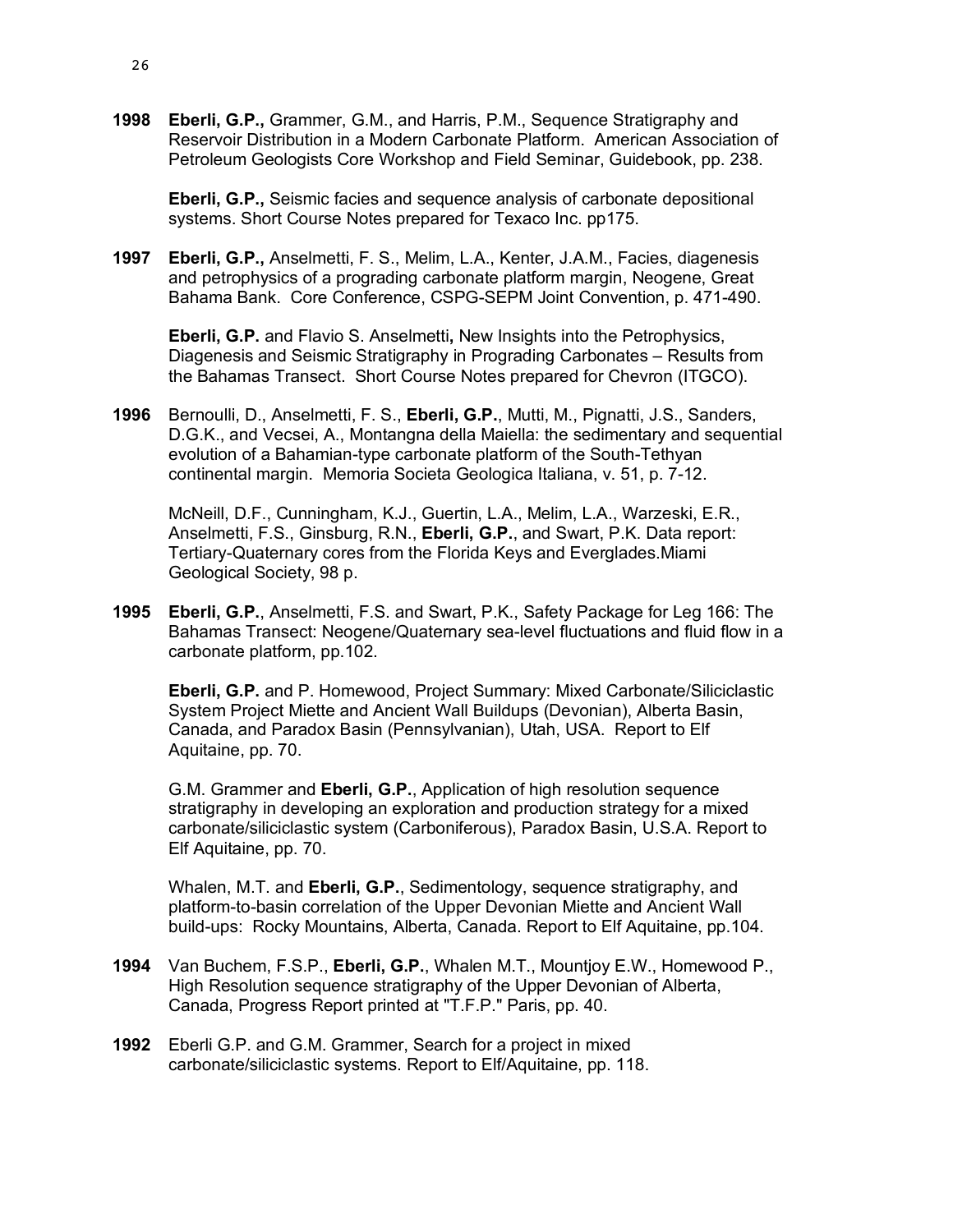**1984 Eberli, G.P.**, Jurassic formations and Jurassic sediments of the Ela nappe, Albulapass - Gualdauna - Val d Escha. In: H. Furrer, ed., Field Workshop on Triassic and Jurassic Sediments in the Eastern Alps of Switzerland. Mitt. Geol. Institut ETH/UNI Zürich, N.F. 248, p. 27-31, 48-54.